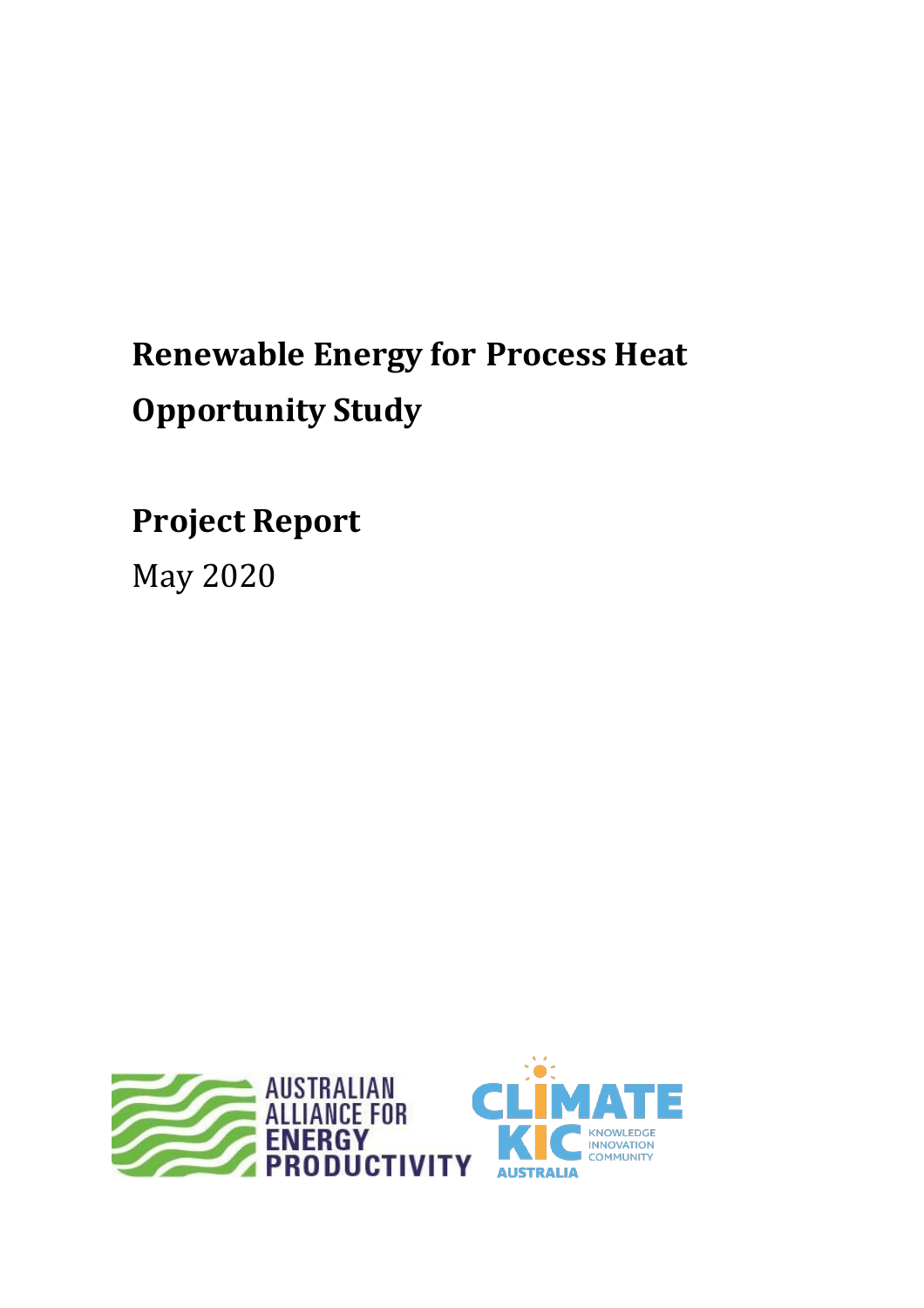### **AUTHORSHIP OF THIS REPORT**

This report was produced by the Australian Alliance for Energy Productivity (A2EP) for the Australian Renewable Energy Agency (ARENA) as a deliverable of the *A2EP & Climate-KIC Renewable Energy for Process Heat Opportunity Study* (Project number 2018/ARP171). A2EP is an independent, not-for profit coalition of business, government and environmental leaders promoting a more energy productive and less carbon intensive economy.

### **ACKNOWLEDGEMENTS**

The *Renewable Energy for Process Heat Opportunity Study* received funding from ARENA through ARENA's Advancing Renewables Program. A2EP and Climate-KIC Australia gratefully acknowledge ARENA's support. A2EP and Climate-KIC also thank project partners Sustainability Victoria and the Department of Planning, Industry and Environment (NSW), and the participating businesses and consultants for their contributions to and support of the project.

© Australian Alliance for Energy Productivity 2020

Australian Alliance for Energy Productivity Level 10, UTS Building 10, 235 Jones Street, Ultimo, NSW 2007 email: [a2ep@a2ep.org.au](mailto:info@a2ep.org.au) phone: 02 9514 4948 web: [a2ep.org.au](http://www.a2ep.org.au/)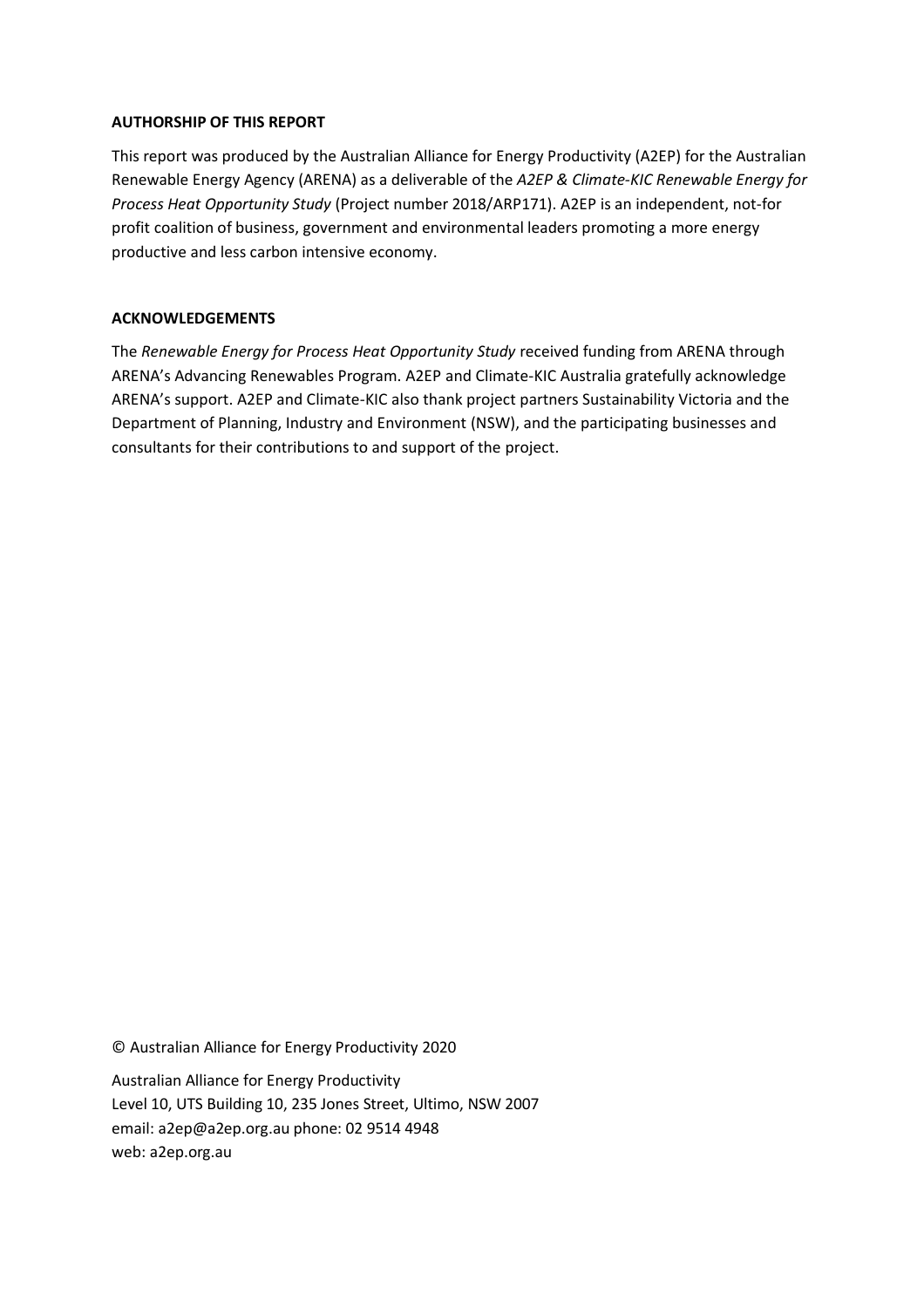

## **Contents**

| $\mathbf{1}$ |  |
|--------------|--|
| $\mathbf{2}$ |  |
| 3            |  |
| 3.1          |  |
| 3.2          |  |
| 3.3          |  |
| 3.4          |  |
| 3.5          |  |
| 4            |  |
| 5.           |  |
|              |  |
|              |  |
|              |  |
|              |  |
|              |  |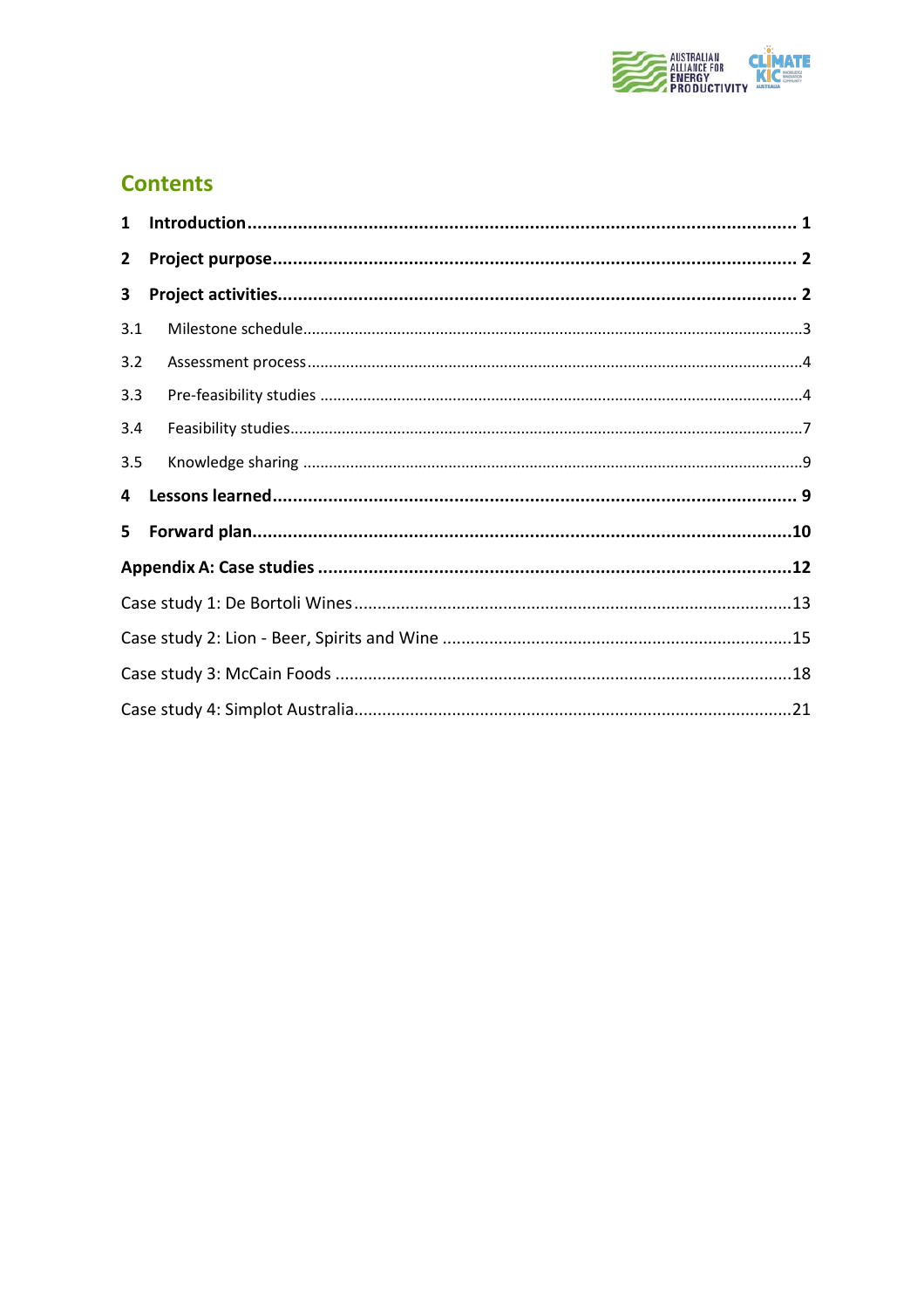

## <span id="page-3-0"></span>**1 Introduction**

The *A2EP & Climate-KIC Renewable Energy for Process Heat Opportunity Study* commenced in February 2019 and was completed in May 2020. The recipients of ARENA funding for this project were Australian Alliance for Energy Productivity Limited (A2EP) and Climate-KIC Australia Limited. The project partners were Sustainability Victoria and Office of Environment and Heritage NSW (OEH NSW). ARENA provided \$428,956 in funding towards the total project value of \$851,269.

Process heating accounts for the largest share of fossil fuel use in Australian manufacturing<sup>1</sup> and historically, alternative renewable process heat technologies have been commercially uncompetitive. During the course of the *Renewable Energy for Process Heat Opportunity Study* 10 pre-feasibility and four full feasibility studies were undertaken. These studies evaluated the technical and commercial feasibility of applying renewable energy, or electric technologies supplied by renewable energy, to displace fossil-fuelled process heating in manufacturing.

The *Opportunity Study* established that renewably powered alternatives to fossil-fuelled process heating are technically feasible and close to, if not actually, commercially viable, particularly if businesses are willing to accept paybacks of 4+ years or existing equipment is at its end of life and requires replacement. Greenfield sites are expected to be more commercially attractive.

Before this program commenced there was little understanding in Australian industry of the potential of renewably powered process heating solutions. However, the strong response to the second round of the program, which commenced in late 2019, and other feedback received, indicates Australian industry is increasingly aware of and interested in exploring the potential of renewable alternatives to fossil-fuelled process heating. The primary drivers of uptake are likely to be a business's desire to reduce energy costs and carbon emissions, with improving energy security and productivity also major considerations.

This report provides an overview of the *Renewable Energy for Process Heat Opportunity Study* project and is structured as follows:

- Section 2 sets out the purpose of the *Opportunity Study*.
- Section 3 discusses project activities, setting out: the milestone schedule; the process by which the steering committee decided which proposals would proceed to subsequent stages of the project; summaries of the pre-feasibility and feasibility studies; and, knowledge sharing activities that occurred during the course of the project.
- Section 4 contains the lessons learned from the project.
- Section 5 provides a brief outline of the recently commenced second round of the *Renewable Energy for Process Heat Opportunity Study*.
- Appendix A contains case studies from the feasibility stage of the project.

<sup>1</sup> <https://arena.gov.au/assets/2019/11/renewable-energy-options-for-industrial-process-heat.pdf>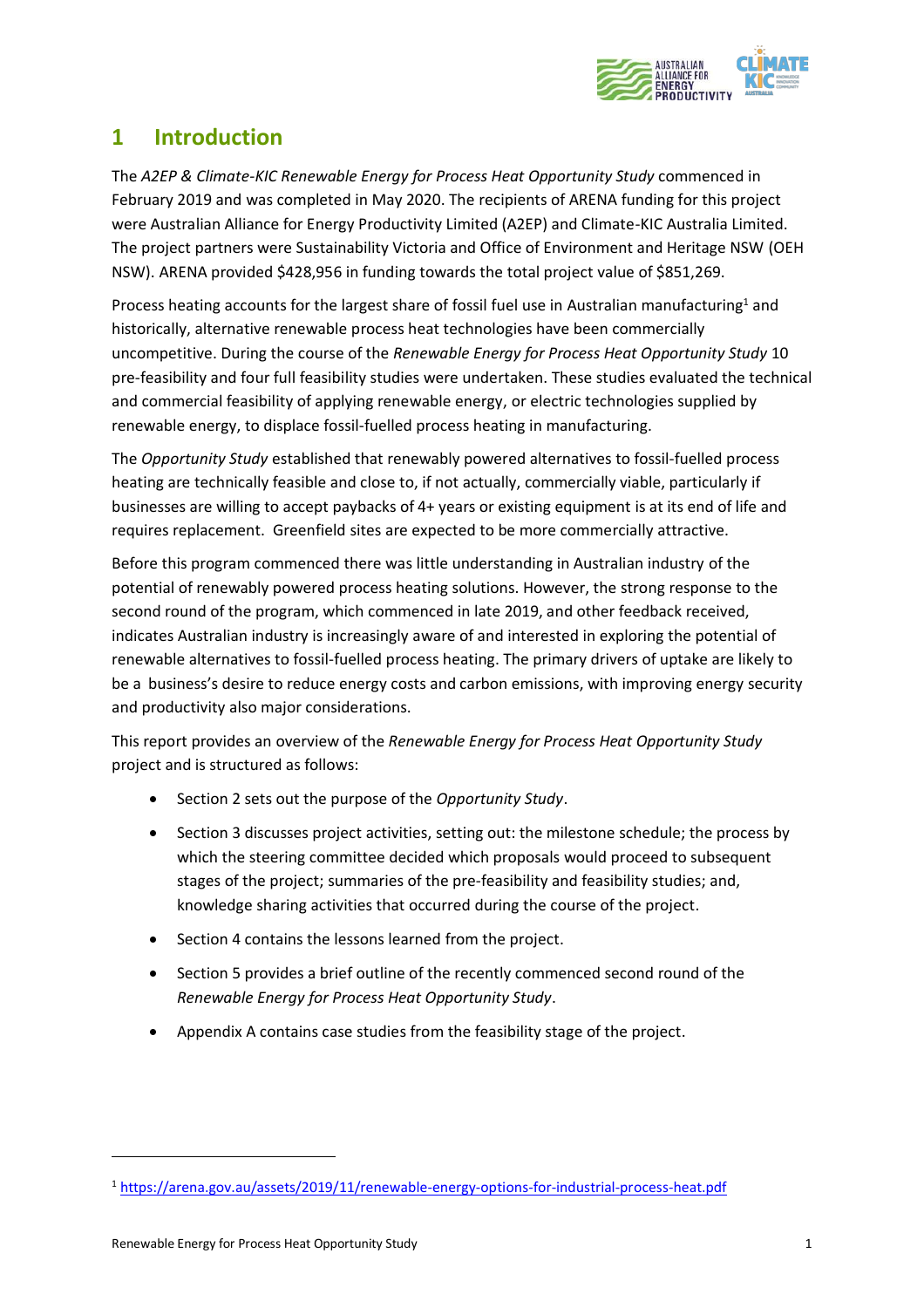

## <span id="page-4-0"></span>**2 Project purpose**

Process heating accounts for the largest share of fossil fuel use in Australian manufacturing<sup>1</sup> and alternative renewable process heat technologies have historically been commercially uncompetitive. The purpose of the *Renewable Energy for Process Heat Opportunity Study* was to evaluate the technical and commercial feasibility of applying renewable energy or electric technologies supplied by renewable energy to displace/replace fossil-fuelled process heating in manufacturing.

The ultimate aim of the project was to assist in accelerating the adoption of renewables for process heating at temperatures up to 95°C and improve energy productivity in manufacturing. The project focused on process heating at temperatures up to 95°C as temperatures in this lower temperature range are the temperatures at which renewable alternatives are most likely to be viable. The food and beverage industry in particular has many applications where process heating below 95°C is required.

## <span id="page-4-1"></span>**3 Project activities**

The work in the *Renewable Energy for Process Heat Opportunity Study* was staged, from prefeasibility investigations, through to full technical and commercial feasibility studies for selected proposals. The pre-feasibility and feasibility studies were conducted by engineering consultants with energy and process heating expertise.

Funding was provided for 100% of the cost of 10 pre-feasibility studies, up to a maximum of \$19,200 excluding GST per pre-feasibility study. The pre-feasibility studies involved physical inspection, data collection and process heat mapping to assess process heat demand requirements against existing supply capacity and develop the case for alternative renewable technologies to meet process heat demand requirements.

Five pre-feasibility proposals were selected to proceed to the feasibility stage of the project. Funding was provided for four full feasibility studies of 50% of the study cost up to a maximum of \$20,000 excluding GST per study. The balance of the cost of the feasibility studies was contributed by the participating businesses. Funding was also provided for 50% of the total cost of \$3,200 for one partial feasibility study, which did not progress to a full feasibility study due to operational issues at the site.

The feasibility studies entailed detailed analysis of the renewable process heating technologies recommended in the pre-feasibility studies. The purpose of the feasibility studies was to develop a sufficiently comprehensive analysis of the technical and commercial feasibility of the proposals, including detailed costings, to inform investment decisions by participating businesses. The studies may be used to support applications for external funding support. At the time of writing, no final investment decisions to implement the proposals evaluated in the feasibility studies had been announced.

The sub-sections below set out: the schedule of activities for each Milestone of the *Opportunity Study;* the process by which the steering committee decided which proposals would proceed to subsequent stages of the project; and, knowledge sharing activities that were undertaken during the course of the project.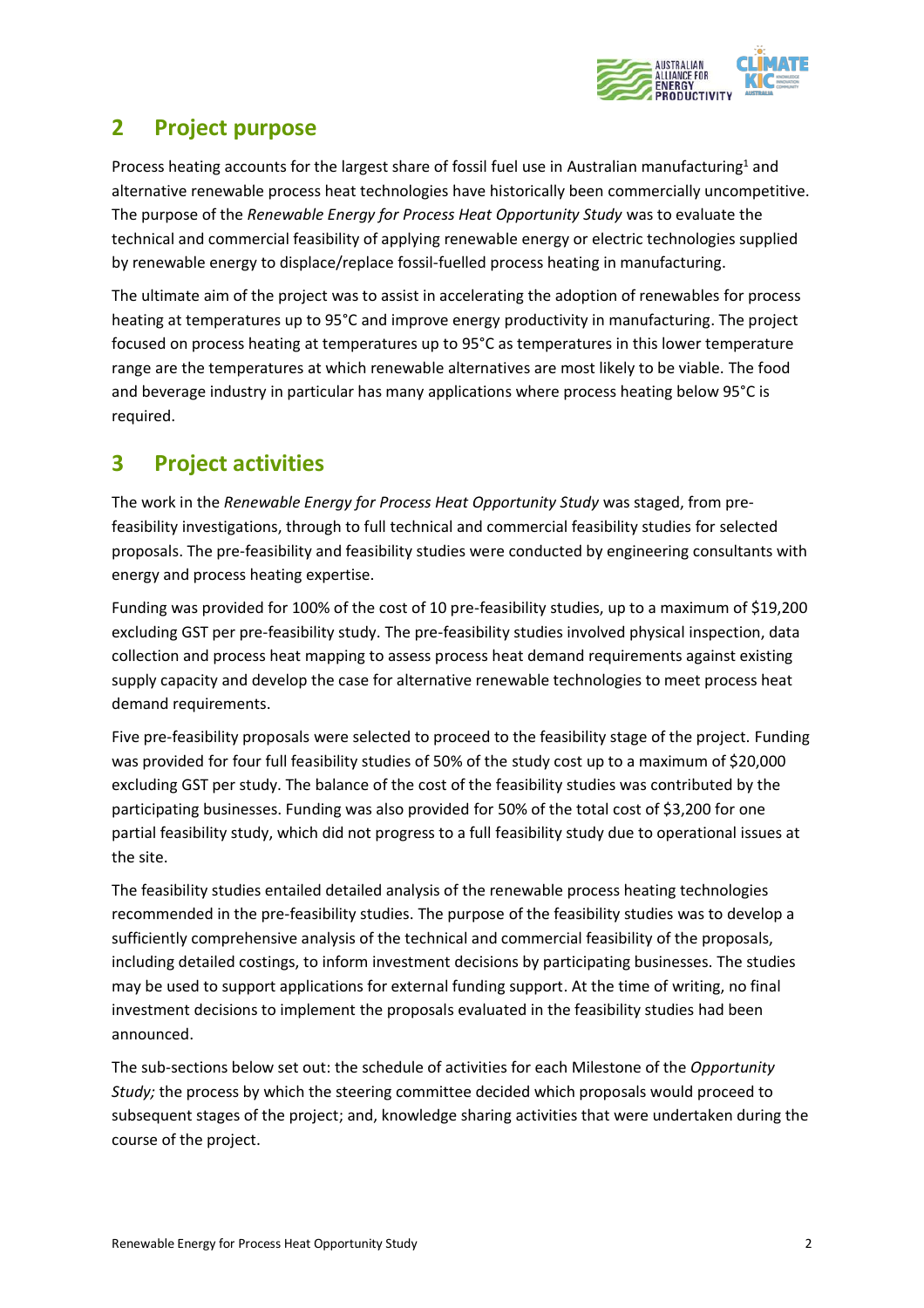

### <span id="page-5-0"></span>**3.1 Milestone schedule**

The schedule of activities conducted during each Milestone period were as follows:

|    | <b>Milestone and activities</b>                                                          | <b>Completion</b> |
|----|------------------------------------------------------------------------------------------|-------------------|
| 1. | Market scan:                                                                             | Feb 2019          |
|    | A2EP prepared a review of the market potential for application of                        |                   |
|    | renewable energy to process heating.                                                     |                   |
|    | A2EP, Climate-KIC, Sustainability Victoria and the Department of Planning,<br>٠          |                   |
|    | Industry and Environment (NSW) disseminated information about the                        |                   |
|    | program to potential participants.                                                       |                   |
|    | Steering committee reviewed 19 expressions of interest (EOI) from<br>$\bullet$           |                   |
|    | businesses to participate in the program. EOI's included a description of the            |                   |
|    | fossil-fuelled process heating technologies currently in use and a proposal to           |                   |
|    | evaluate a renewable alternative.                                                        |                   |
|    | Steering committee selected 10 businesses to participate in pre-feasibility<br>$\bullet$ |                   |
|    | studies to evaluate the technical and commercial feasibility of the proposals            |                   |
|    | contained in those business's EOIs.                                                      |                   |
| 2. | Pre-feasibility (a):                                                                     | May 2019          |
|    | A2EP entered into agreements with participating businesses and                           |                   |
|    | engineering consultants related to conduct of 10 pre-feasibility studies.                |                   |
|    | Consultants conducted the first batch of six pre-feasibility studies and<br>$\bullet$    |                   |
|    | submitted draft and final pre-feasibility reports.                                       |                   |
|    | Steering committee reviewed draft and final prefeasibility reports.                      |                   |
| 3. | Pre-feasibility (b):                                                                     | Jun 2019          |
|    | Consultants conducted the second batch of four pre-feasibility studies and               |                   |
|    | submitted draft and final pre-feasibility reports.                                       |                   |
|    | Steering committee reviewed draft and final pre-feasibility reports.                     |                   |
|    | Steering committee evaluated the proposals in the 10 pre-feasibility reports<br>٠        |                   |
|    | and selected five to proceed to the feasibility stage of the project.                    |                   |
| 4. | Feasibility:                                                                             | Jan 2020          |
|    | A2EP entered into agreements with participating businesses and                           |                   |
|    | engineering consultants related to conduct of five feasibility studies.                  |                   |
|    | Consultants conducted four full feasibility studies and submitted draft and              |                   |
|    | final feasibility reports. In addition, a partial feasibility study was                  |                   |
|    | conducted, but did not proceed to a full feasibility study due to site                   |                   |
|    | operating constraints.                                                                   |                   |
|    | Steering committee reviewed draft and final feasibility reports.                         |                   |
|    | A2EP and ARENA conducted close out meetings with businesses that                         |                   |
|    | participated in the feasibility stage of the project to discuss their experience         |                   |
|    | of participating in the project and plans for implementation of the                      |                   |
|    | proposals evaluated in the feasibility studies.                                          |                   |
| 5. | Project finalisation                                                                     | May 2020          |
|    | Conduct of final knowledge sharing activities.                                           |                   |
|    | Preparation of final project reports.                                                    |                   |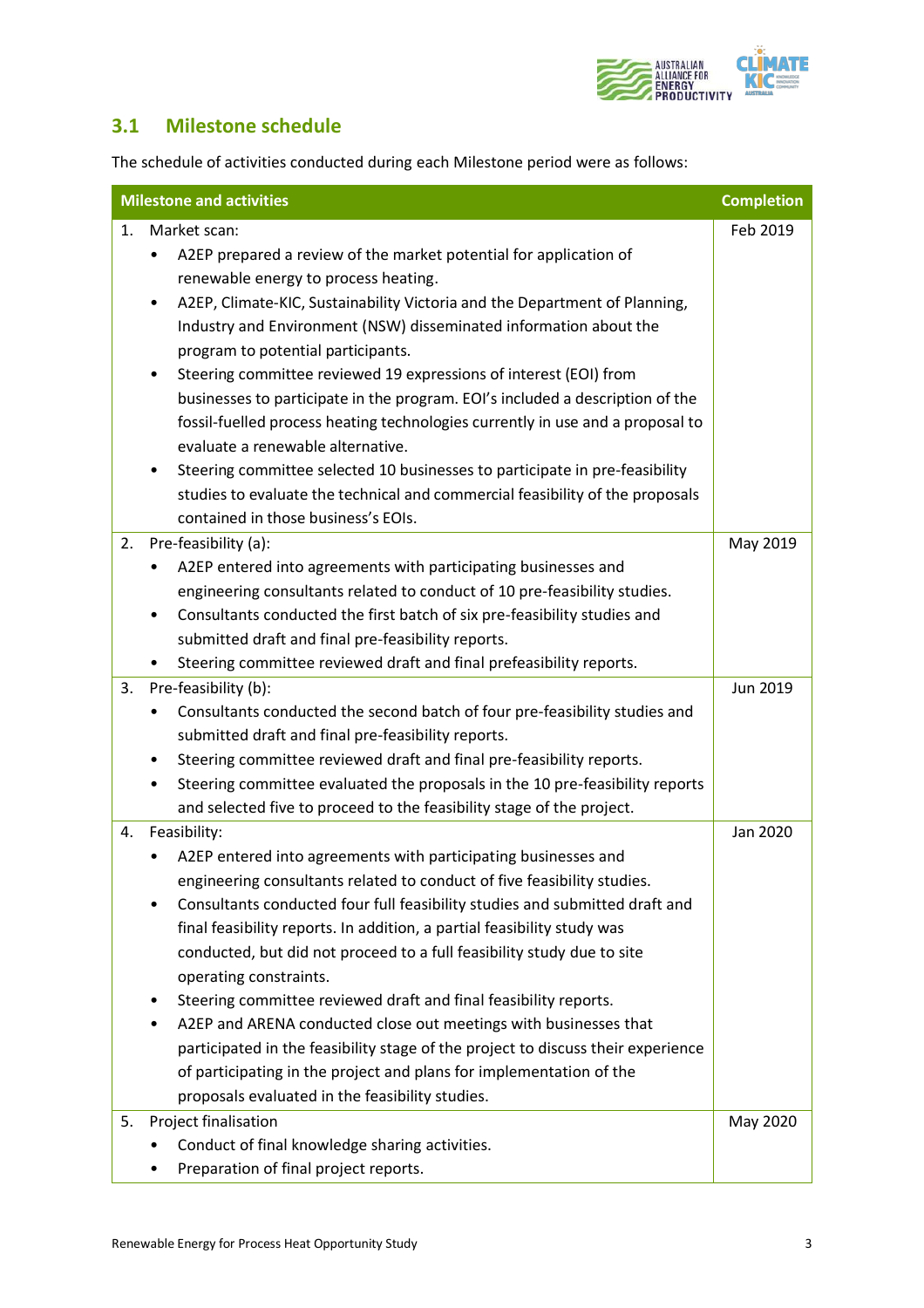

### <span id="page-6-0"></span>**3.2 Assessment process**

Day to day project management of the *Opportunity Study* was overseen by A2EP, with major decision making the responsibility of the project steering committee. The steering committee was made up of one person from each of the project recipients and partners: A2EP, Climate-KIC Australia, Sustainability Victoria and the Department of Planning, Industry and Environment (NSW). An ARENA representative also attended steering committee meetings as an observer.

Regular steering committee meetings were held throughout the project. Meeting agenda items included: updates on project progress; review and approval of reports generated during each Milestone period; and selection of sites to proceed to subsequent stages of the project. The initial proposals contained in the expressions of interest were assessed to select participants for the prefeasibility stage of the project. The refined proposals contained in the pre-feasibility reports were assessed to determine which sites would proceed to the feasibility stage of the project.

Factors which were considered as part of the assessment process included:

- The technical feasibility of the proposed solution, including ability to integrate renewable energy.
- The potential for the proposal to result in significant displacement of fossil fuel used for process heating up to 95°C.
- The potential financial and productivity benefits of the proposal.
- The replicability of the proposal at other sites.
- Risks associated with implementing the proposal.
- The level of management support in the business for participation in the *Opportunity Study* and intention to implement the proposal if feasibility was demonstrated.

### <span id="page-6-1"></span>**3.3 Pre-feasibility studies**

Ten pre-feasibility studies were conducted in the pre-feasibility stage of the project. A confidential report was provided to the participating business and the steering committee.

The table below contains a summary of the sites that participated in the pre-feasibility stage of the project including: site activity; site location; fossil fuel process heating technology currently in use; the proposed solution i.e. the renewable process heating alternative being evaluated in the prefeasibility study; and, the consultant responsible for undertaking the pre-feasiblity study.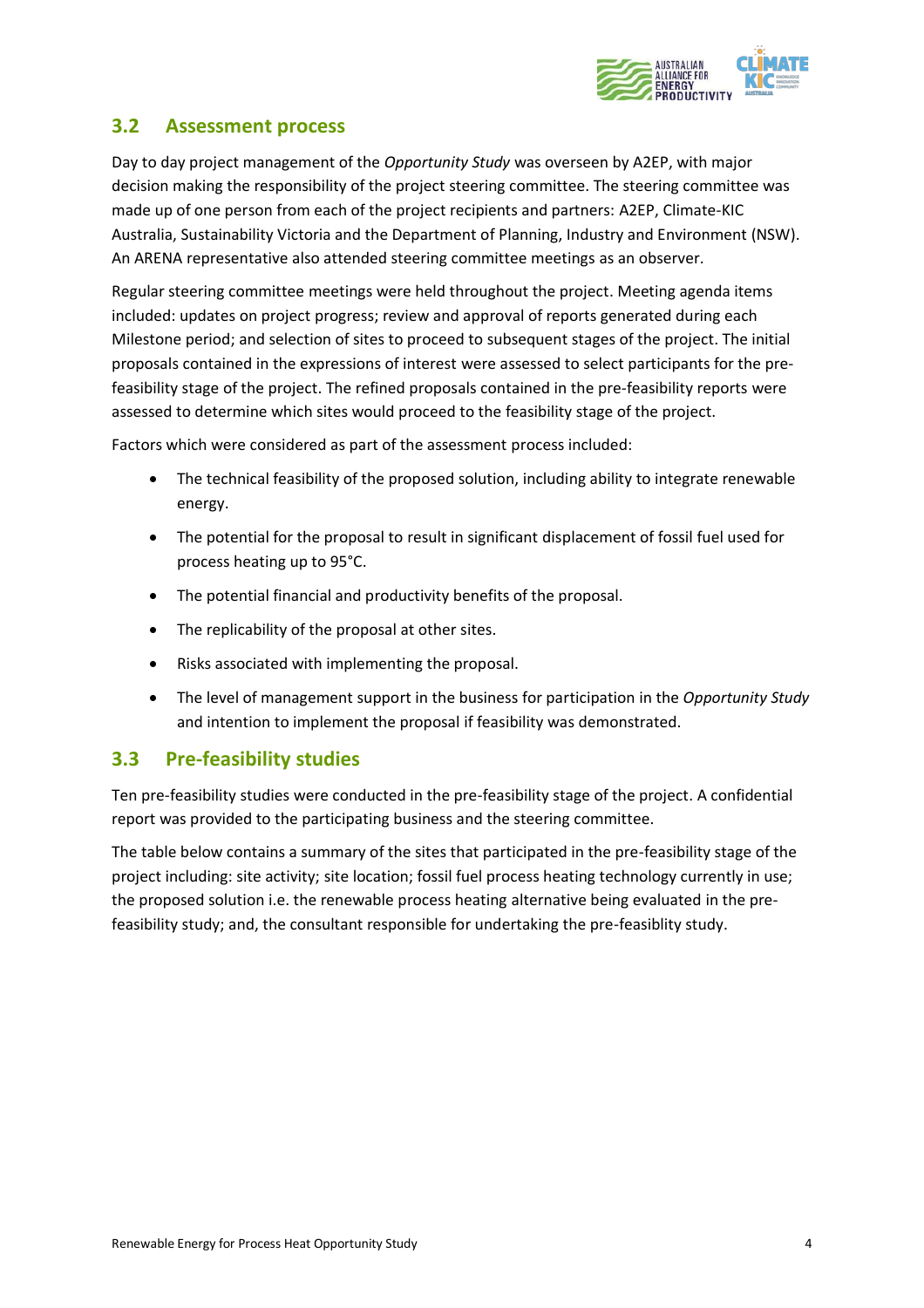

### **Table 1: Summary of pre-feasibility study sites**

| <b>Activity</b><br><b>Existing technology</b><br><b>Location</b>                         |                                                                                                                                                | <b>Proposed solution</b>                                      | <b>Consultant</b>                                                            |                     |
|------------------------------------------------------------------------------------------|------------------------------------------------------------------------------------------------------------------------------------------------|---------------------------------------------------------------|------------------------------------------------------------------------------|---------------------|
| Vegetable<br>processing                                                                  | <b>Regional TAS</b><br>5MW natural gas boiler for cleaning, peeling,<br>a. 1.5 MW heat pump<br>b. 5 MW biomass boiler<br>blanching, defrosting |                                                               |                                                                              | pitt&sherry         |
| <b>Brewing</b>                                                                           | Urban SA<br>2 x 10 MW natural gas boilers for brewing<br>solar PV                                                                              |                                                               | 2 x 350 kW CO2 transcritical heat pumps,                                     | pitt&sherry         |
| <b>Food processing</b>                                                                   | <b>Regional VIC</b>                                                                                                                            | 25MW natural gas boiler for heating water                     | 250kW ammonia heat pump, solar PV                                            | <b>DETA</b>         |
| 1MW boiler for heating water<br>Wine production<br><b>Riverina NSW</b><br>pump, solar PV |                                                                                                                                                | Co-join ring mains + 100-900kW heat                           | 2XE                                                                          |                     |
| Food & beverage<br>manufacturing*                                                        | <b>Regional NSW</b>                                                                                                                            | 10MW + 4MW natural gas boilers                                | 2MW heat pump                                                                | Northmore<br>Gordon |
| Food & beverage<br>manufacturing                                                         | Western Sydney<br><b>NSW</b>                                                                                                                   | 4 x 1.25MW boilers + 2 x 740kW Raypak hot<br>water generators | 80kW heat pump, PV + 250kW heat<br>pump, RE PPA                              | 2XE                 |
| Pet food processing                                                                      | <b>Regional NSW</b>                                                                                                                            | 1.8MW natural gas steam boiler + 1.1MW<br>natural gas dryer   | $2 \times CO2$ heat pumps, $PV + 1 \times$ boiler flue<br>stack economiser   | 2XE                 |
| Steel wire<br>manufacturing                                                              | <b>Regional NSW</b>                                                                                                                            | 3.125 MW natural gas fired boiler                             | Co-fired waste heat steam generator,<br>heat from fluidised bed furnace flue | Northmore<br>Gordon |
| Confectionary<br>manufacturing                                                           | <b>Regional VIC</b>                                                                                                                            | 1 x 4MW boiler + 2 x 2MW boilers for<br>additional loads      | 2 x heat pumps to remove moisture from<br>air used for drying, RE PPA        | pitt&sherry         |
| Beverage<br>manufacturing                                                                | Urban NSW                                                                                                                                      | 2 MW natural gas boiler that produces 7.5<br>bar steam        | Ammonia heat pump powered by PV and<br>condensing hot water boilers          | Northmore<br>Gordon |

**Bold text** denotes sites that progressed to the feasibility stage of the project

\*Partial feasibility work conducted only due to operational constraints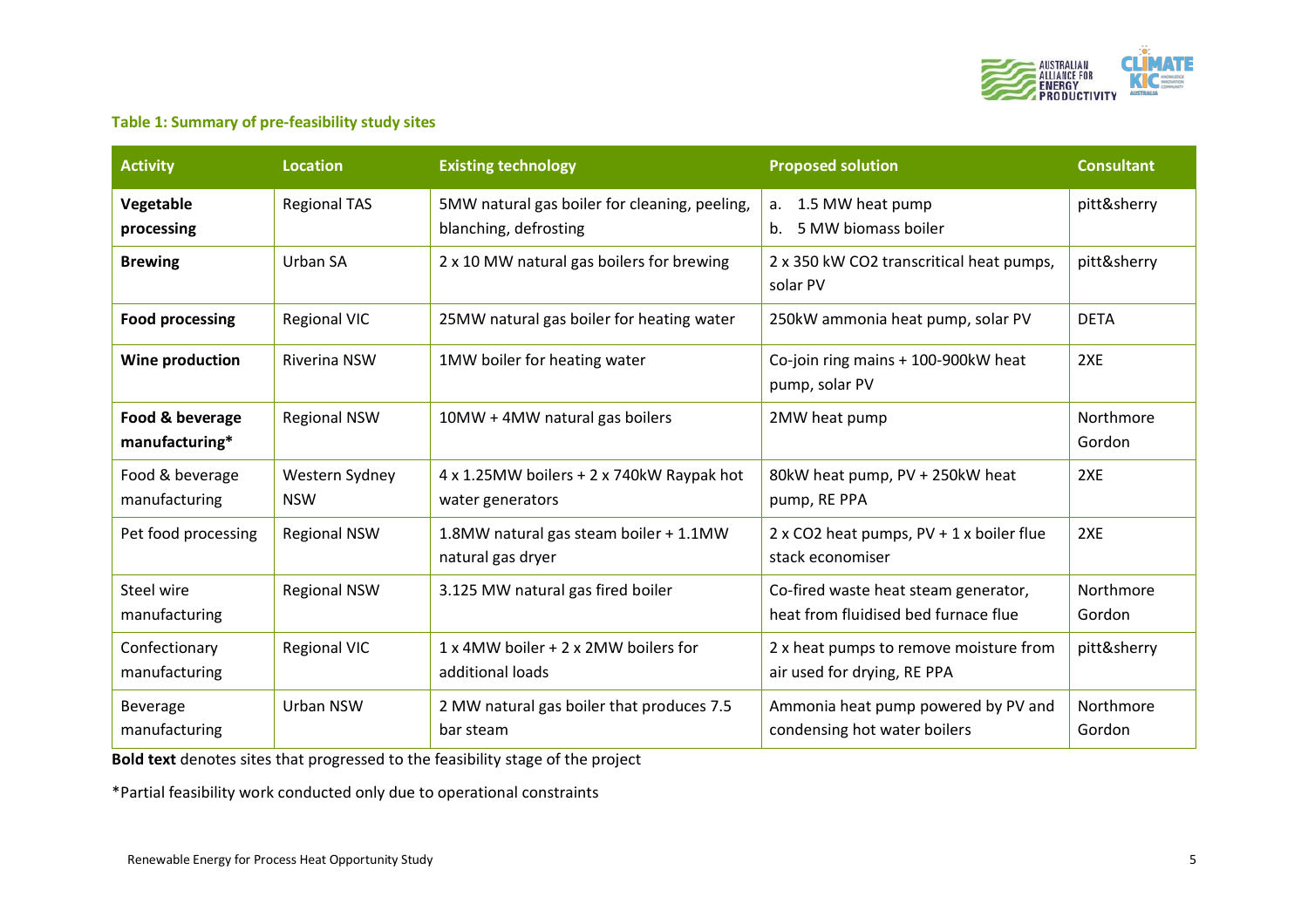

The spread of characteristics of the 10 pre-feasibility sites can be summarised as follows:

- Regional/metropolitan mix: 6 regional and 3 metropolitan
- State distribution: 1 Tasmania, 1 South Australia, 2 Victoria, 6 NSW
- Industries: 5 food processing, 1 pet food processing, 1 brewing, 1 wine production, 1 alcoholic beverage manufacturing, 1 steel wire manufacturing
- Technologies evaluated: 9 heat pumps, 1 biomass boiler, 1 waste heat steam generator.

The scope of the project was limited to evaluating proposals to displace fossil fuelled process heating at temperatures below 95°C as this is the temperature range where the greatest opportunities to deploy renewable process heating lies. Food and beverage businesses were the most commonly selected to participate in the project as that industry, in particular, has many applications where process heating below 95°C is required.



**Figure 1: Heat pump**

Heat pumps were the predominant type of technology considered in the pre-feasibility studies.

This was because they are a technology that is suited to efficiently creating process heat in the target temperature range and can be renewably powered. Heat pumps are technically mature but rarely deployed in Australian industry mainly due to lack of awareness of their capabilities, cost and less developed supply chains compared to commonly used process heating technologies such as gas-fired boilers.

A common scenario evaluated in the pre-feasibility

studies was replacing gas-fired boilers with heat pumps to heat water. As the sites participating in the program were operational, the scenarios generally focused on an incremental change to a specific process at the site, rather than a whole of site system change.

However, as can be seen in the figure below, for a greenfield site, or site where complete replacement of the process heat system is being considered, an inefficient centralised gas fired boiler system with high distribution losses (top of diagram) could potentially be fully or partially displaced with heat pumps distributed to the point of application.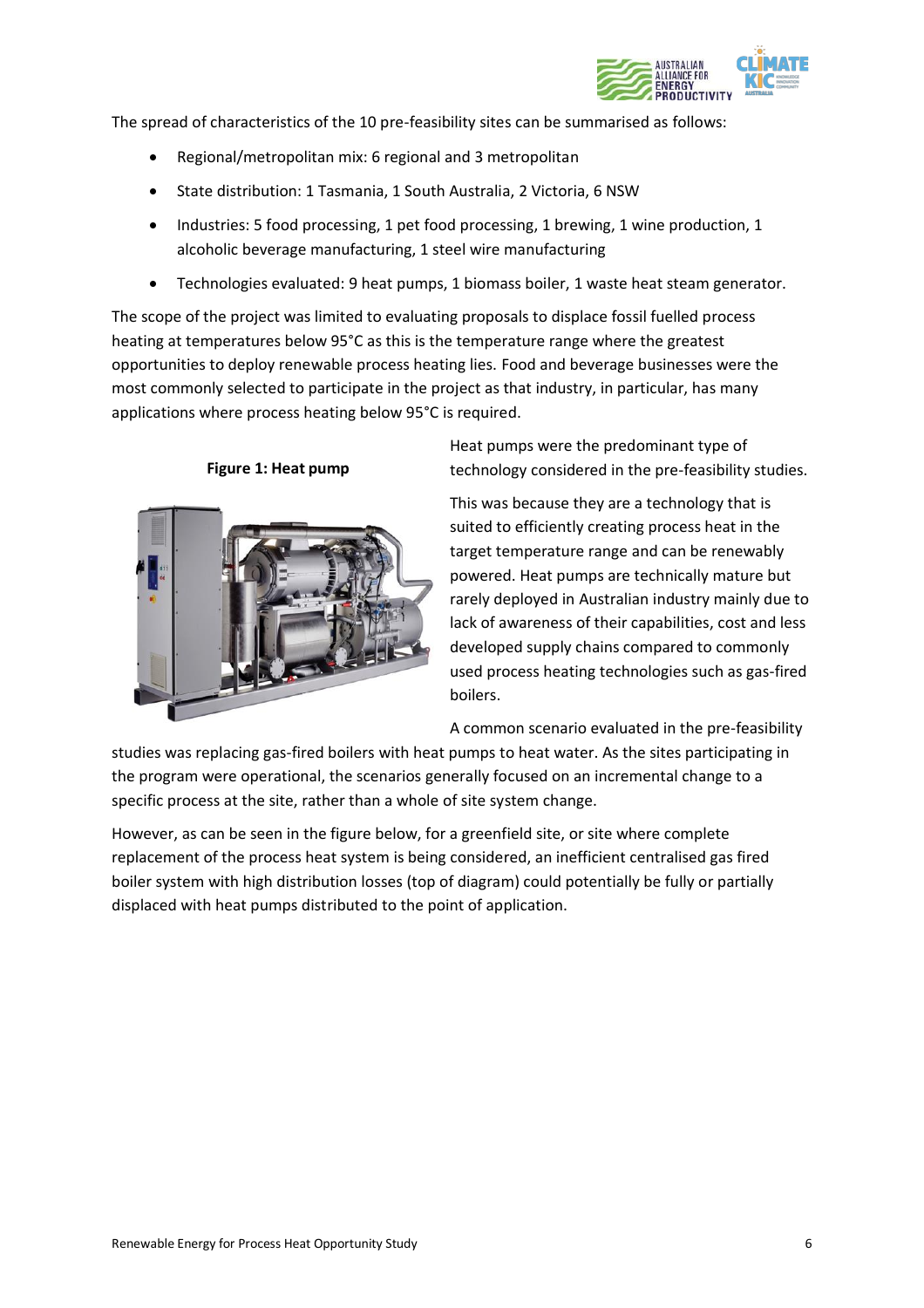



**Figure 2: Replacement of gas boiler with point of end use heat pumps**

See Section 4 for a discussion of lessons learned during the course of the project and Appendix A for case studies of the feasibility studies.

### <span id="page-9-0"></span>**3.4 Feasibility studies**

Four full feasibility studies and one partial feasibility study were conducted in the feasibility stage of the project. The partial feasibility study did not progress to a full feasibility due to operational constraints at the site. A confidential report of each feasibility study was provided by the consultant conducting the study to the participating business and the steering committee .

The table below contains a summary of the sites for which full feasibility studies were conducted including: business name; site activity; site location; fossil fuel process heating technology currently in use; the proposed solution i.e. the renewable process heating alternative being evaluated in the feasibility study; the benefits of the proposed solution; and, the consultant responsible for undertaking the feasibility study.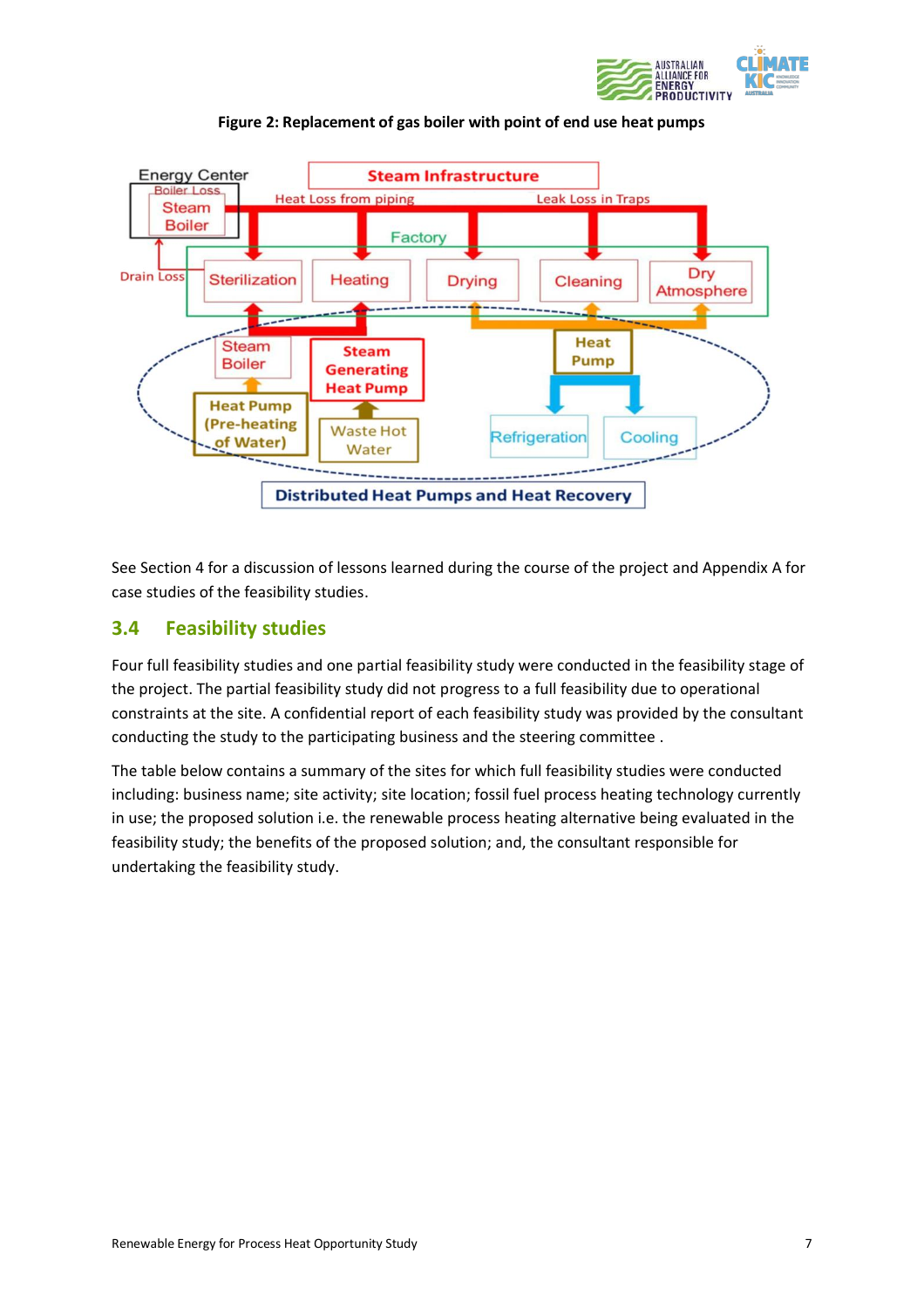

### **Table 2: Summary of feasibility study sites**

| <b>Business</b> | <b>Activity</b>         | <b>Location</b>         | <b>Existing technology</b>                                                | <b>Proposed solution</b>               | <b>Benefits of proposed solution</b>                                                                                                          | <b>Consultant</b>         |
|-----------------|-------------------------|-------------------------|---------------------------------------------------------------------------|----------------------------------------|-----------------------------------------------------------------------------------------------------------------------------------------------|---------------------------|
| Simplot         | Vegetable<br>processing | Devonport<br><b>TAS</b> | 5MW natural gas boiler for<br>cleaning, peeling, blanching,<br>defrosting | a. Heat pumps, PV<br>b. Biomass boiler | $\downarrow$ energy & operating costs, wash & defrost<br>time, boiler softener use, pumping loads<br>$\uparrow$ product quality & brand image | pitt&sherry               |
| Lion            | <b>Brewing</b>          | Adelaide<br><b>SA</b>   | 2 x 10 MW natural gas<br>boilers                                          | $CO2$ heat pumps, PV                   | $\downarrow$ energy use & costs, steam transmission<br>losses, boiler softener use, pumping loads<br>$\uparrow$ demand response               | pitt&sherry               |
| McCain          | Food<br>processing      | Ballarat<br>VIC.        | 25MW natural gas boiler for<br>heating water                              | Heat pump, PV                          | $\downarrow$ energy use & costs<br>↑ refrigeration capacity, resilience to gas<br>price restrictions/price increases                          | <b>DETA</b><br>Consulting |
| De Bortoli      | Wine<br>production      | Riverina<br><b>NSW</b>  | 1MW boiler for heating<br>water + hot water generator                     | Ammonia heat<br>pump, PV               | $\downarrow$ energy use & costs, water use<br>↑ refrigeration system efficiency, boiler life                                                  | 2XE                       |

The spread of characteristics of the four full feasibility sites are as follows:

- Regional/metropolitan mix: 3 regional and 1 metropolitan
- State distribution: 1 Tasmania, 1 South Australia, 1 Victoria, 1 NSW
- Industries: 2 food processing, 1 brewing, 1 wine production
- Technologies evaluated: 4 heat pumps, 1 biomass boiler

See Section 4 for a discussion of lessons learned during the course of the project and Appendix A for case studies of the feasibility studies.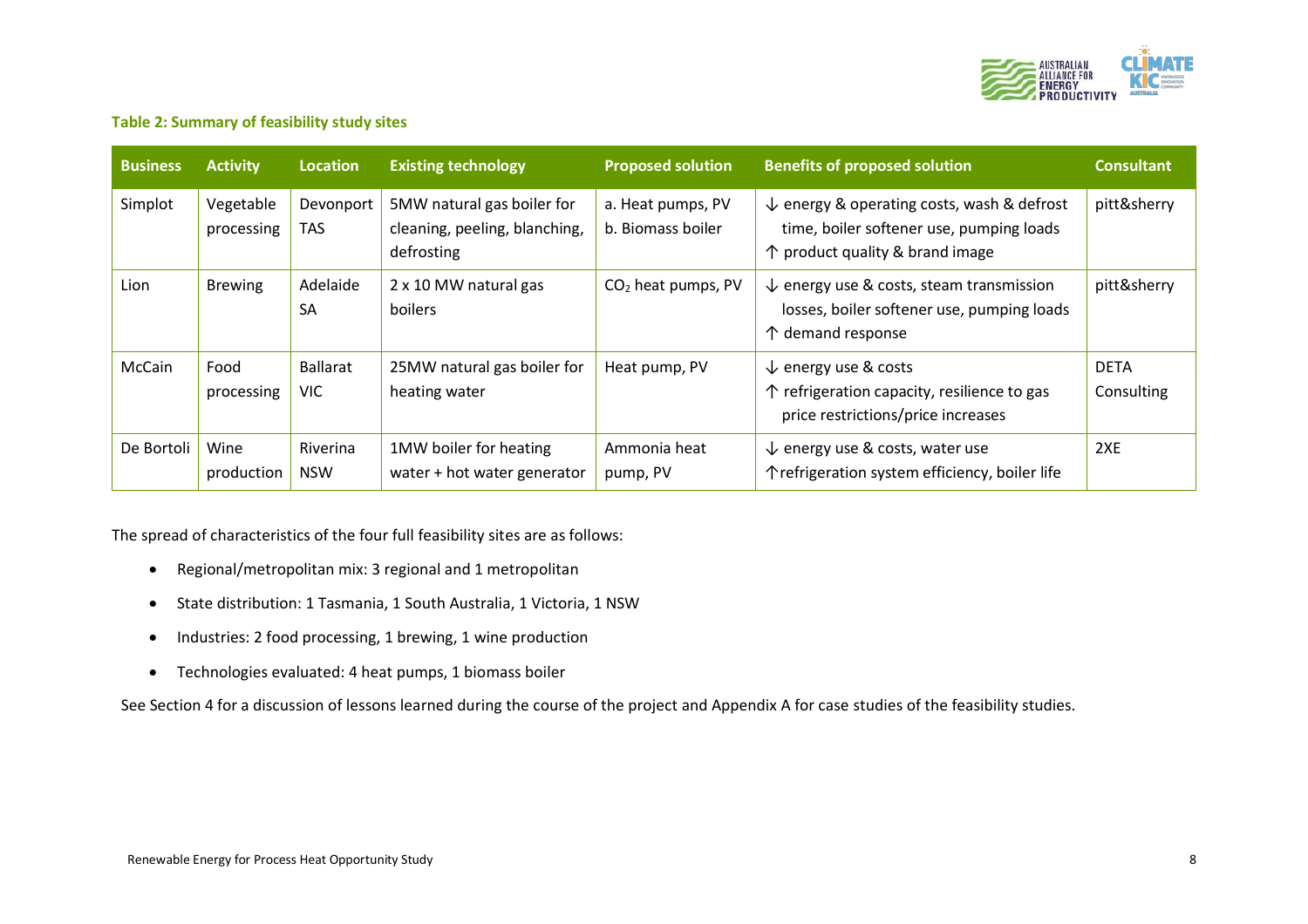

### <span id="page-11-0"></span>**3.5 Knowledge sharing**

A key objective of the project was to increase awareness and understanding of renewable alternatives to fossil-fuelled process heating, particularly within the manufacturing sector and the engineering consultancies that service the sector.

Participating in the project clearly resulted in an improved understanding of these alternatives for the businesses and consultancies involved. Additional support for the consultants conducting feasibility studies was provided in the form of a workshop and mentoring with a focus on process heat integration and pinch analysis. The workshop, funded by ARENA, was held in Sydney in July 2019 and was attended by the consultants plus staff from some of the participating businesses. The workshop was presented by Dr Martin Atkins of Waikato University and Mr Stephen Drew of SRD Consulting.

Dr Atkins subsequently provided mentoring to the consultants, holding meetings with each consultant to discuss their approach to the feasibility study and provide guidance, particularly in relation to process integration, pinch analysis and solutions optimisation.

It was also the aim of the project to disseminate information more widely than just to the direct project participants. The primary forum for this broader knowledge sharing was A2EP's regular Innovation Network meetings. These meetings were held "virtually" using the Zoom conferencing system at least once during each Milestone period. A typical meeting involved around 40-50 participants from across industry, consulting, government and research/educational institutions.

At each Innovation Network meeting held during the project period, an update of project progress was provided and results and lessons learned during the pre-feasibility and feasibility stages were presented.

## <span id="page-11-1"></span>**4 Lessons learned**

Valuable lessons were learnt during the course of the project. These learnings will be used to improve the process and outcomes of the second round of the *Opportunity Study*, which commenced in late 2019.

Major lessons learnt include:

- Renewably powered alternatives to fossil fuelled process heating are technically feasible and close to, if not actually, commercially viable, particularly if businesses are willing to accept paybacks of 4+ years or existing equipment is at its end of life and requires replacement. Greenfield sites are expected to be more commercially attractive. This will be tested in the second phase of the program which includes two greenfield sites.
- Short (less than 3 years) payback period requirements and conservative attitudes towards implementing innovative solutions are a significant barrier to uptake of renewable alternatives to fossil-fuelled process heating, though some companies are willing to relax hurdles for investments that meet sustainability objectives.
- Before this program commenced there was little understanding in Australian industry of the potential of renewable process heating solutions. However, the strong response to the second round of the program, and other feedback received, indicates Australian industry is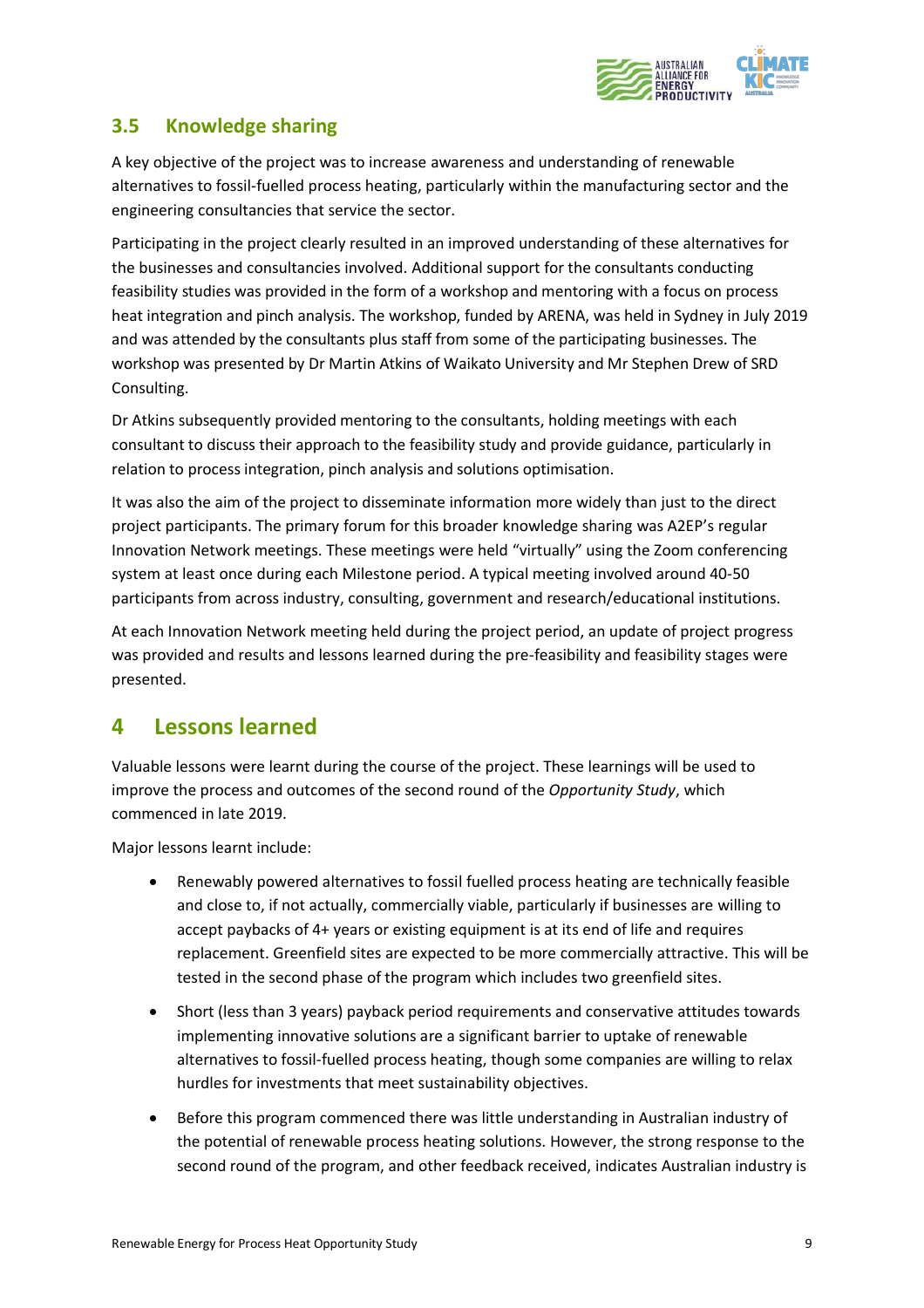

increasingly aware of and interested in exploring alternatives to fossil-fuelled process heating. The primary drivers of uptake are likely to be a business's desire to reduce energy costs and carbon emissions, with improved energy security and productivity also major considerations.

- Lack of metering/data was the biggest challenge for consultants conducting the studies.
- Understanding site-particular process heat flows and the specific temperatures required to achieve desired outcomes is essential. Mass energy balance analysis should be conducted at the pre-feasibility stage and it is essential to differentiate between utility demand and process demand.
- Retrofitting proved to be more complex than expected for large sites.
- Greater training of site staff and consultants to industry in process integration and pinch analysis is required for optimisation of solutions.
- Consultants need to have a clear view of the site's longer-term energy and production plans, priorities, resource constraints and decarbonisation goals to optimise solutions.
- Local equipment suppliers are at the thin end of a long supply chain and not all on-market options are available in Australia. Some overseas equipment suppliers have advised they do not currently wish to enter the Australian market, which they consider to be small and a long way from their base. This project, and the second phase of the project, are making a contribution towards demonstrating the potential size of the Australian market. A2EP has and continues to engage with overseas suppliers with a view to increasing the range of renewable process heating technologies available in Australia.
- The participating businesses recognised the value of the independent technical experts (consultants) as 'honest brokers' and a source of upskilling on new technologies for site staff. Overall, the sites concluded that participating in the program was a worthwhile learning experience and changed the way they looked at process heating.

## <span id="page-12-0"></span>**5 Forward plan**

The second phase of the *Renewable Energy for Process Heat Opportunity Study* commenced in late 2019. There was a strong response to the issue of a request for expressions of interest to participate in the second round of the *Opportunity Study*, with 27 submissions received. Ten sites were selected to progress to the pre-feasibility stage in March 2020.

The format of the second phase of the *Opportunity Study* largely replicates that of the first phase, with refinements based on the lessons learnt from phase one, as discussed in Section 4. The second phase also targets a broader range of temperatures requirements, industries, locations and technologies than the first phase. Two greenfield sites are included in the second phase.

The parties collaborating in the second phase of the *Opportunity Study* remain the same as the first phase: Australian Alliance for Energy Productivity Limited (A2EP) and Climate-KIC Australia Limited, Sustainability Victoria and the Department of Planning, Industry and Environment (NSW).

The schedule for the second phase is as follows: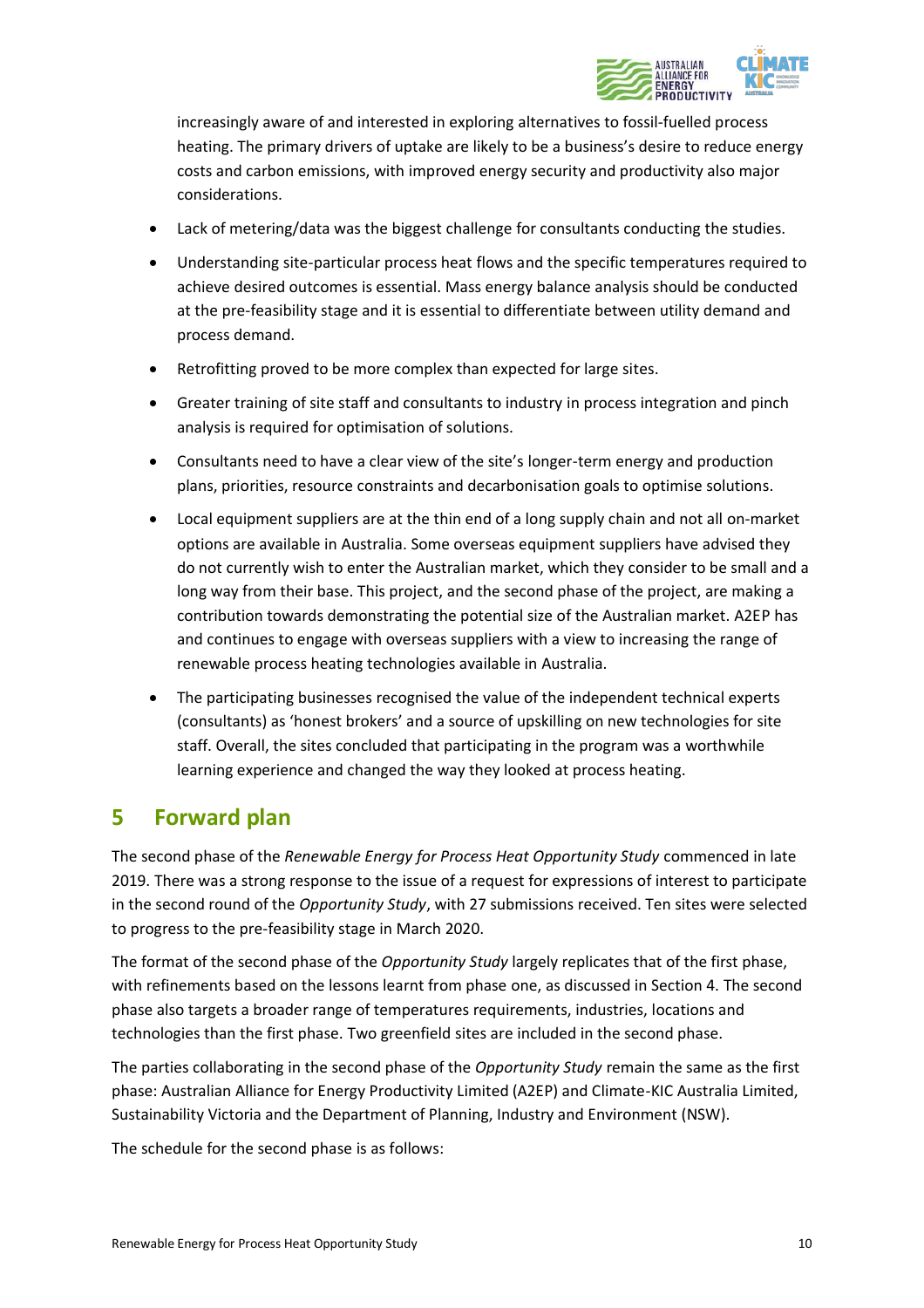

| <b>Milestone</b>                                                                                                             | <b>Completion</b> |
|------------------------------------------------------------------------------------------------------------------------------|-------------------|
| 1. Market scan: selection of 10 sites to participate in pre-feasibility studies                                              | Mar 2020          |
| 2. Pre-feasibility: conduct of first batch of pre-feasibility studies                                                        | May 2020          |
| 3. Pre-feasibility: conduct of remaining pre-feasibility studies and selection of<br>up to 5 sites to proceed to feasibility | Jul 2020          |
| 4. Feasibility: conduct of feasibility studies                                                                               | Jan 2021          |
| Final knowledge sharing activities<br>5.                                                                                     | Apr 2021          |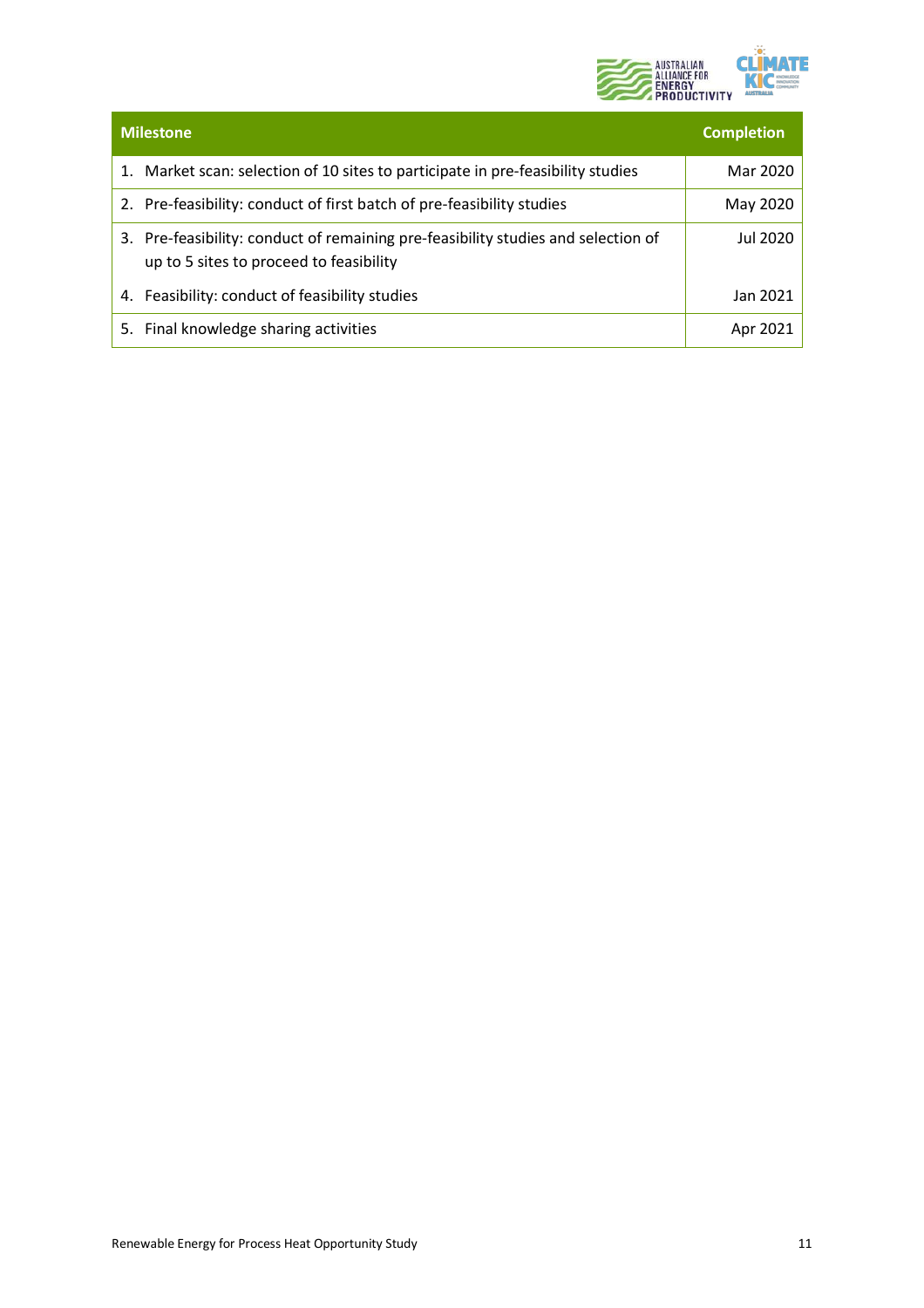

## <span id="page-14-0"></span>**Appendix A: Case studies**

Please see the following pages for case studies of the sites for which full feasibility studies were prepared.

Case study 1: De Bortoli Wines

Case study 2: Lion – Beer, Spirits and Wine

Case study 3: McCain Foods

Case study 4: Simplot Australia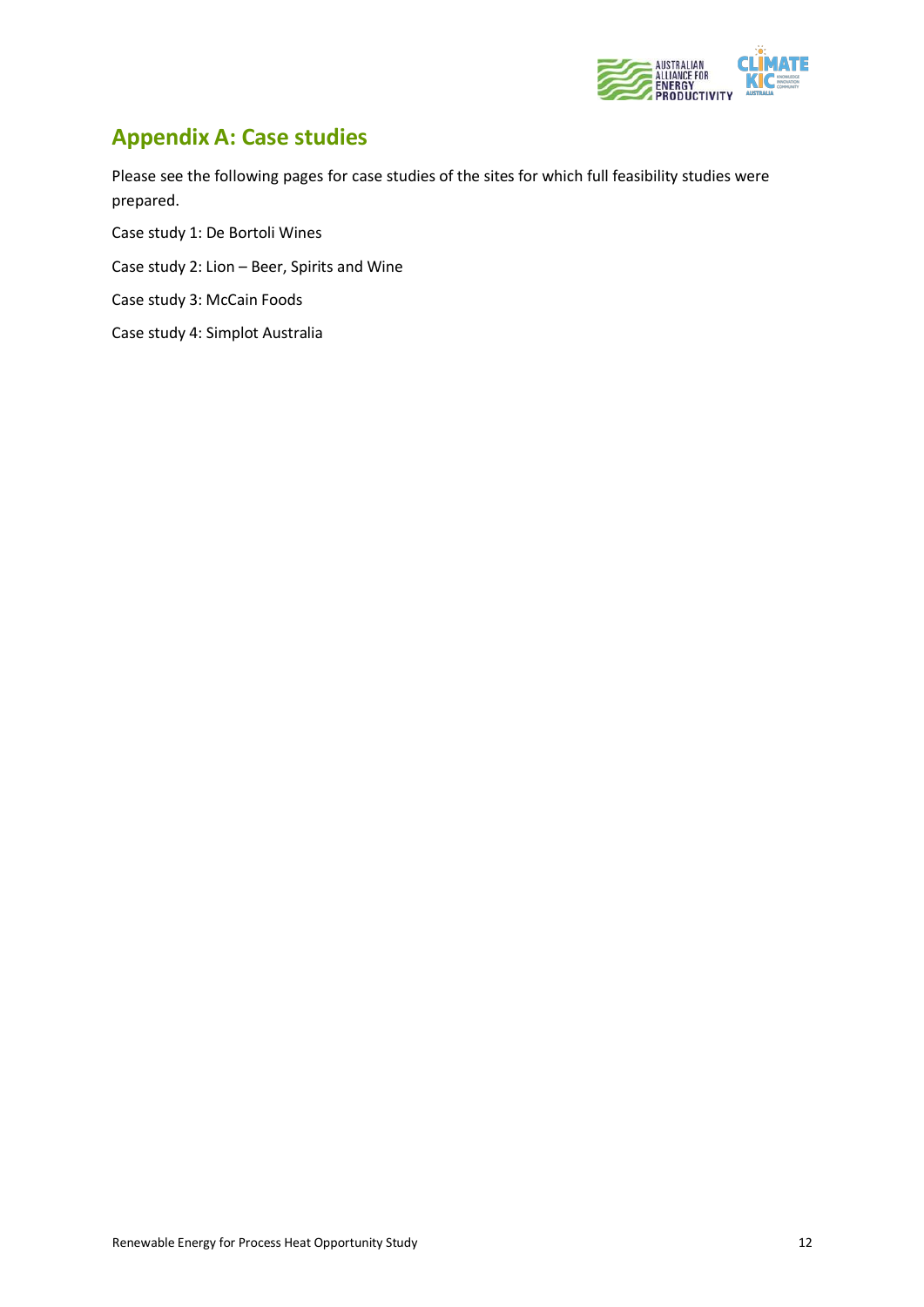

### <span id="page-15-0"></span>**Case study 1: De Bortoli Wines**

## **Renewable Energy for Process Heat Feasibility Report - Case Study De Bortoli Wines**

### **SITE DETAILS**

| Company:                           | De Bortoli Wines                  |
|------------------------------------|-----------------------------------|
| Site:                              | Bilbul, Riverina, New South Wales |
| Application sector:                | Winery                            |
| Technologies featured:             | Heat pump                         |
| Consultant engaged for this study: | 2XE   2xe.com.au                  |

This feasibility study was conducted as part of our Renewable Energy for Process Heat Opportunity Study – Phase 1. This project was undertaken in partnership with Climate-KIC Australia and in collaboration with Sustainability Victoria and the Department of Planning, Industry and Environment (NSW). The project was part-funded by the Australian Renewable Energy Agency (ARENA), more informatio[n here.](https://arena.gov.au/projects/renewable-energy-for-process-heat-opportunity-study/) A second phase of the project was commenced in early 2020, more information [here.](https://arena.gov.au/projects/renewable-energy-for-process-heat-opportunity-study-phase-2/)

The purpose of the feasibility study was to determine the technical and commercial feasibility of replacing some or all of the current fossil fuel process heating on the site with renewably powered alternatives, and to detail a pathway to implementation including technical and financial specifications and a business case for investment.

This case study summarises the findings of the study and is published with permission of the proponent. For more information about A2EP and the project, go to a2ep.org.au.

### **Australian Alliance for Energy Productivity (A2EP)**

A2EP is an independent, non-partisan, not-for-profit coalition of business, government and research leaders promoting a more energy productive economy. We advocate for the smarter use of energy for improved economic outcomes.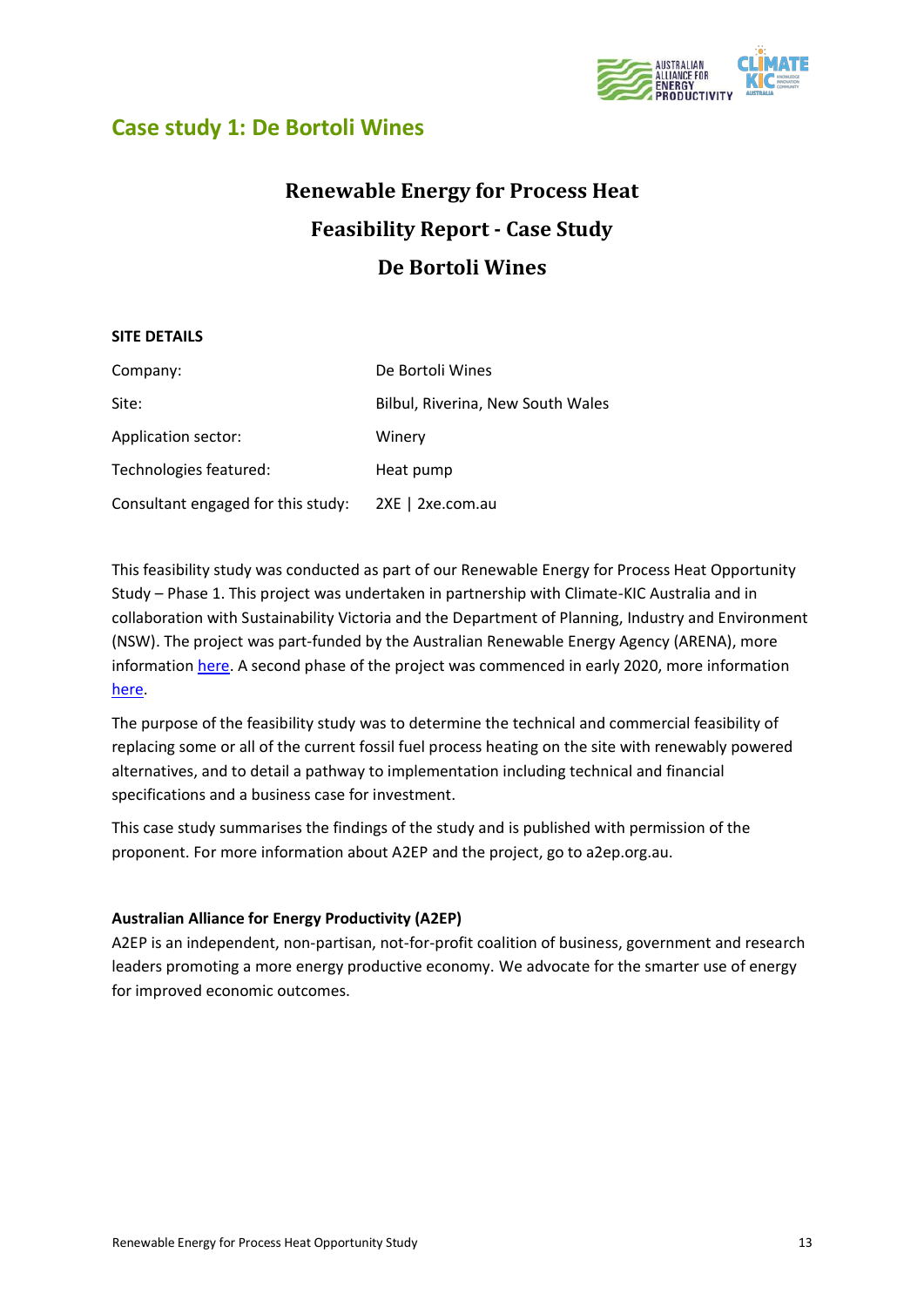

### **Context**

- Wine production
- Site has both winery and packaging operations with a large, low temperature (< $100^{\circ}$ C) heat demand driven by packaging process heating, CIP, sanitisation and regeneration filters.
- Heat demand is primarily serviced by two individual hot water ring mains each with unique hot water generation technologies including a solar thermal array ( $\approx$ 200kW), condensing boilers (2 x 280kW) and a Raypak hot water generator (960kW). Some heat recovery is obtained from air conditioning systems.



### **Proposal**

- Ammonia heat pump recovering waste heat from DBW's refrigeration system to generate hot water for process heating requirements. Mycom HS4 reciprocating compressor. Heat pump output can be modulated between 100kW and 900kW within a few minutes. Electrical consumption of the heat pump is to be offset with a 270kW solar PV system.
- This heat pump will dramatically offset gas consumption of existing boilers used for process heat in the packaging hall and cellar.
- CAPEX: ~\$950,000
- Payback of 4.8 years, excluding potential Energy Saving Certificates generation or ARENA funding.
- Productivity benefits: cooling tower water savings, reduced maintenance costs, reduced plant downtime/increased plant reliability, improved refrigeration efficiency.
- Project benefits:

|                          |                        |                 | Net energy savings         | <b>Fossil fuel displacement</b>  |                                         |                                                   |                                            |                                              |
|--------------------------|------------------------|-----------------|----------------------------|----------------------------------|-----------------------------------------|---------------------------------------------------|--------------------------------------------|----------------------------------------------|
| Net case                 | Capital<br>$cost($ \$) | Cost<br>savings | <b>Energy</b><br>reduction | <b>Fossil</b><br>fuel<br>savings | <b>Additional</b><br>electricity<br>use | <b>GHG</b><br>saving<br>$(tCO2 -$<br>$\mathbf{e}$ | Renewable<br>energy<br>fraction<br>(total) | Renewable<br>energy<br>fraction<br>(thermal) |
| Heat<br>pump w/<br>solar | $\sim$ \$950,000       | 11.2%           | 28.6%                      | 86.0%                            | 1,354<br>GJ/year                        | 8.6%                                              | 11.6%                                      | 87.1%                                        |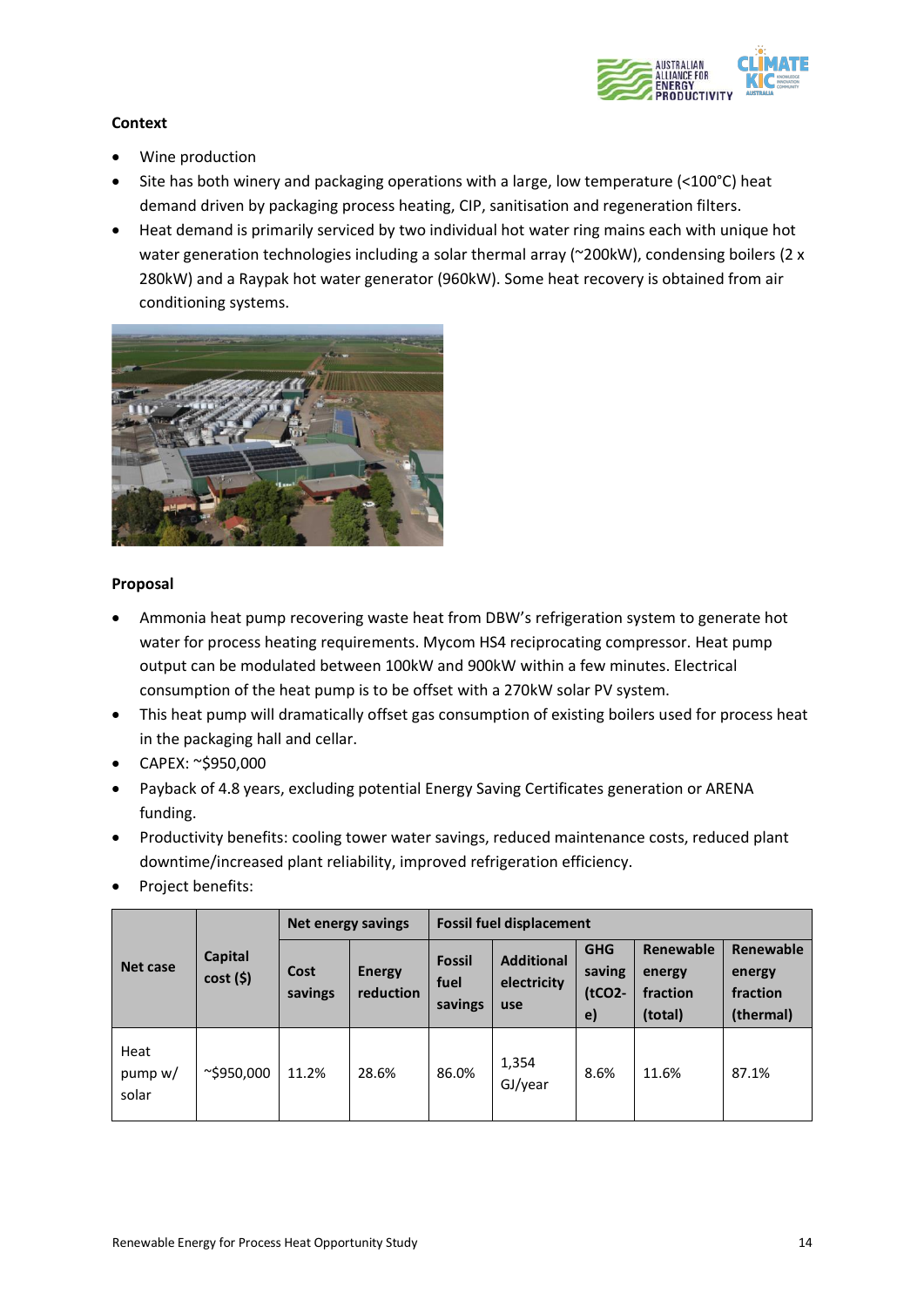

## <span id="page-17-0"></span>**Case study 2: Lion - Beer, Spirits and Wine**

## **Renewable Energy for Process Heat Feasibility Report - Case Study Lion – Beer, Spirits and Wine**

### **SITE DETAILS**

| Company:                           | Lion – Beer, Spirits and Wine               |
|------------------------------------|---------------------------------------------|
| Site:                              | West End Brewery, Adelaide, South Australia |
| Application sector:                | <b>Brewery</b>                              |
| Technologies featured:             | Heat pump                                   |
| Consultant engaged for this study: | pitt & sherry   pittsh.com.au               |

This feasibility study was conducted as part of our Renewable Energy for Process Heat Opportunity Study – Phase 1. This project was undertaken in partnership with Climate-KIC Australia and in collaboration with Sustainability Victoria and the Department of Planning, Industry and Environment (NSW). The project was part-funded by the Australian Renewable Energy Agency (ARENA), more informatio[n here.](https://arena.gov.au/projects/renewable-energy-for-process-heat-opportunity-study/) A second phase of the project was commenced in early 2020, more information [here.](https://arena.gov.au/projects/renewable-energy-for-process-heat-opportunity-study-phase-2/)

The purpose of the feasibility study was to determine the technical and commercial feasibility of replacing some or all of the current fossil fuel process heating on the site with renewably powered alternatives, and to detail a pathway to implementation including technical and financial specifications and a business case for investment.

This case study summarises the findings of the study and is published with permission of the proponent. For more information about A2EP and the project, go to a2ep.org.au.

### **Australian Alliance for Energy Productivity (A2EP)**

A2EP is an independent, non-partisan, not-for-profit coalition of business, government and research leaders promoting a more energy productive economy. We advocate for the smarter use of energy for improved economic outcomes.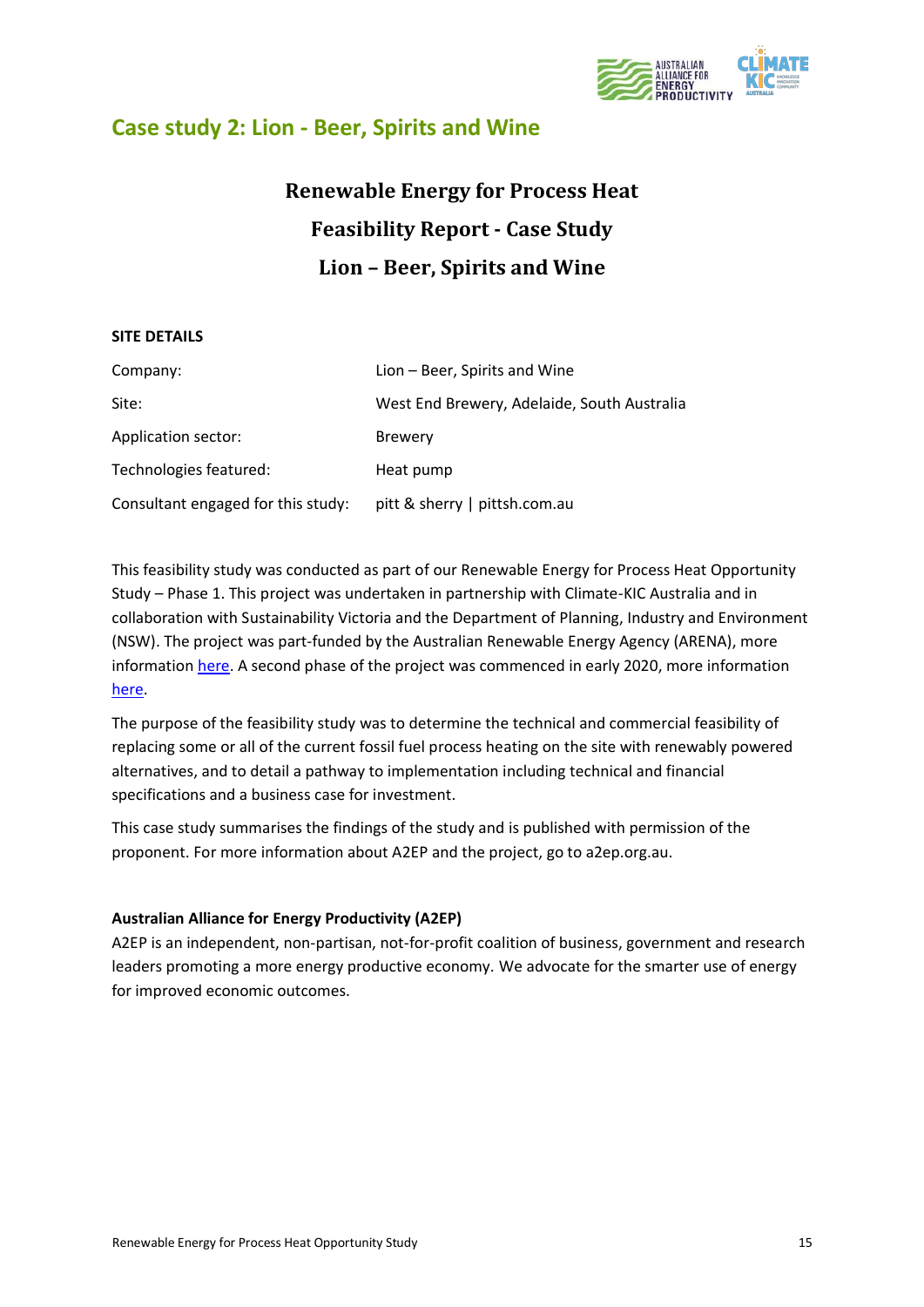

### **Context**

Lion – Beer, Spirts and Wine Pty Ltd is one of the largest brewers in Australia, with iconic beers and ciders such as West End, Boag's, James Squire, Little Creatures and 5 Seeds as part of their portfolio. The business also has a strong focus on sustainability and corporate leadership, with recently announced commitments to be Australasia's first large-scale carbon neutral brewer by 2020. Lion has also pledged to use 100% renewable electricity in its operations by 2025.

The site at Thebarton, Adelaide is a large brewery that produces West End and a variety of other beers and ciders based on business needs.



The site has a single heat utility system serviced by two (2) 10MW firetube boilers in a centralised steam plant that provides process heat for beer production, pasteurisation, as well as equipment cleaning. This classic type of brewery setup has been the standard for many years and can be found in breweries across the world. Whilst highly functional, this type of design does not respond well to the changing demands of the modern beer market and its shift to more craft beer that is produced in smaller batches. This results in low system efficiency and poor system utilisation. Addressing these issues is Lion's primary driver to investigate new and innovative technologies to replace their existing process heating needs with a more efficient, electrified and renewably sourced energy supply.

This feasibility study is centred on determining the operational and financial viability of the replacement of some or all of the existing gas fired boiler steam and heating supply with electric heat pump technology and consolidating the boiler heat demand to just a single unit.

### **Proposal**

The proposed project will utilise two large scale CO2 heat pump systems:

1. A 357 kWe system providing 1188 kWt of heat and 774 kWt of cooling to the brewhouse operations. This system will use the chilled water (used for wort cooling) as the heat source and produces hot water for all brewhouse heating and cleaning needs with the exception of wort boiling and mashing. As this is a water sourced heat pump, the cooling side will benefit the system by producing chilled water on location, reducing the duty cycle for the ammonia refrigeration plant.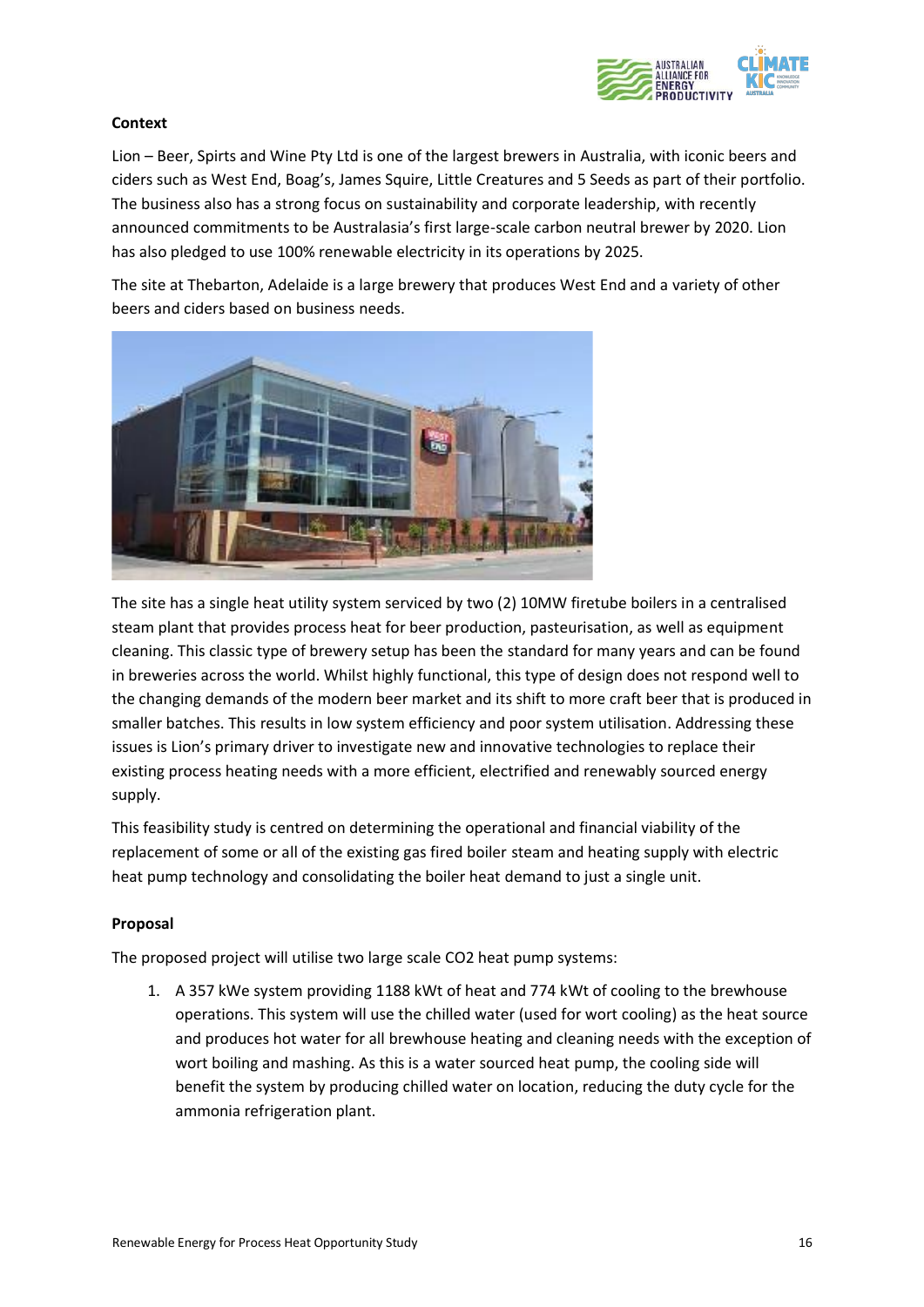



2. A 350 kWe system providing 1155 kWt of heat for the Clean in Place system at the bottling plant. This system will be air sourced due to the lack of refrigeration needs.

Whilst the CO2 heat pumps proposed do replace most of the boiler duty, they do not replace all of it due to the high capital costs involved. The brewing process requires heating of the wort to over 100°C which is difficult to achieve using heat pumps. Direct electric heating can be used for this purpose though brewing equipment with this type of heating technology would need to be custom built.

However, the technical feasibility of replacing all other Clean in Place systems on site (which are the other large steam user at this facility) is established and is limited only by cost. We envisage that a brewery of the future would be built with these renewable, electrified, on demand heating systems with a biogas boiler to provide redundancy and additional peak heat demands.

This project's financial performance (excluding the planned installation and subsequent use of renewable energy) is as follows:

| Capital cost (\$, ex GST)                        | \$3,430,000     |
|--------------------------------------------------|-----------------|
| Simple payback period (years)                    | 4.4             |
| Net energy savings (GJ/year) and % of site total | >43,000 (32%)   |
| Net energy savings (\$/year) and % of site total | $^{\sim}$ (24%) |
| Additional renewables deployed (GJ/year)         | $^{\sim}3,000$  |
| GHG reduction (T CO2-e) and % of site total      | >4,800 (27%)    |

Productivity benefits: Reduced boiler standby losses by using only a single boiler. Reduced maintenance costs due to lower boiler run times. Greater ability of the site to respond to partial loading of production levels. Reduced run times of refrigeration equipment.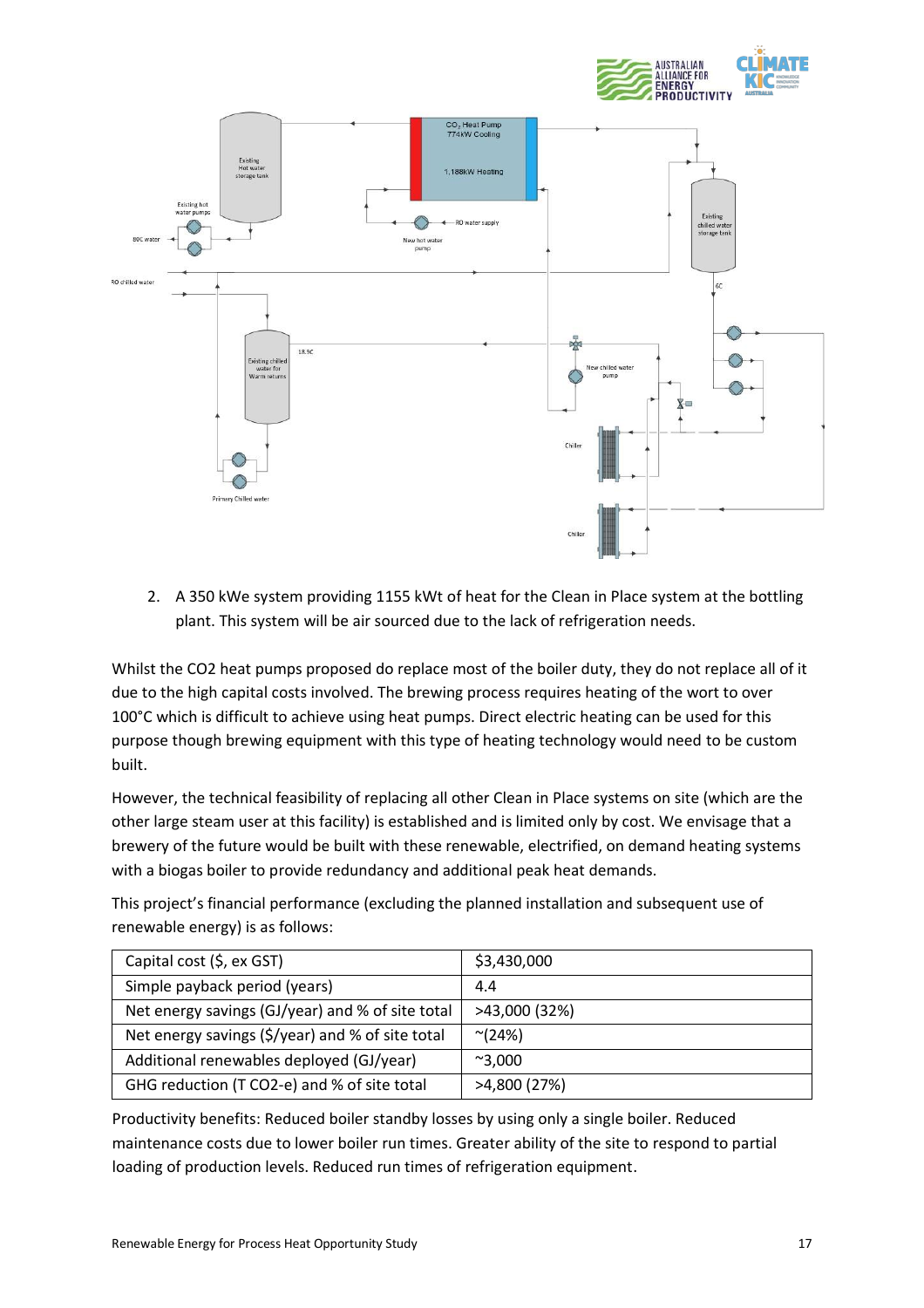

## <span id="page-20-0"></span>**Case study 3: McCain Foods**

## **Renewable Energy for Process Heat Feasibility Report - Case Study McCain Foods**

### **SITE DETAILS**

| Company:                           | <b>McCain Foods</b>           |
|------------------------------------|-------------------------------|
| Site:                              | Ballarat, Victoria            |
| Application sector:                | Food processing               |
| Technologies featured:             | Heat pump                     |
| Consultant engaged for this study: | DETA Consulting   deta.global |

This feasibility study was conducted as part of our Renewable Energy for Process Heat Opportunity Study – Phase 1. This project was undertaken in partnership with Climate-KIC Australia and in collaboration with Sustainability Victoria and the Department of Planning, Industry and Environment (NSW). The project was part-funded by the Australian Renewable Energy Agency (ARENA), more informatio[n here.](https://arena.gov.au/projects/renewable-energy-for-process-heat-opportunity-study/) A second phase of the project was commenced in early 2020, more information [here.](https://arena.gov.au/projects/renewable-energy-for-process-heat-opportunity-study-phase-2/)

The purpose of the feasibility study was to determine the technical and commercial feasibility of replacing some or all of the current fossil fuel process heating on the site with renewably powered alternatives, and to detail a pathway to implementation including technical and financial specifications and a business case for investment.

This case study summarises the findings of the study and is published with permission of the proponent. For more information about A2EP and the project, go to a2ep.org.au.

### **Australian Alliance for Energy Productivity (A2EP)**

A2EP is an independent, non-partisan, not-for-profit coalition of business, government and research leaders promoting a more energy productive economy. We advocate for the smarter use of energy for improved economic outcomes.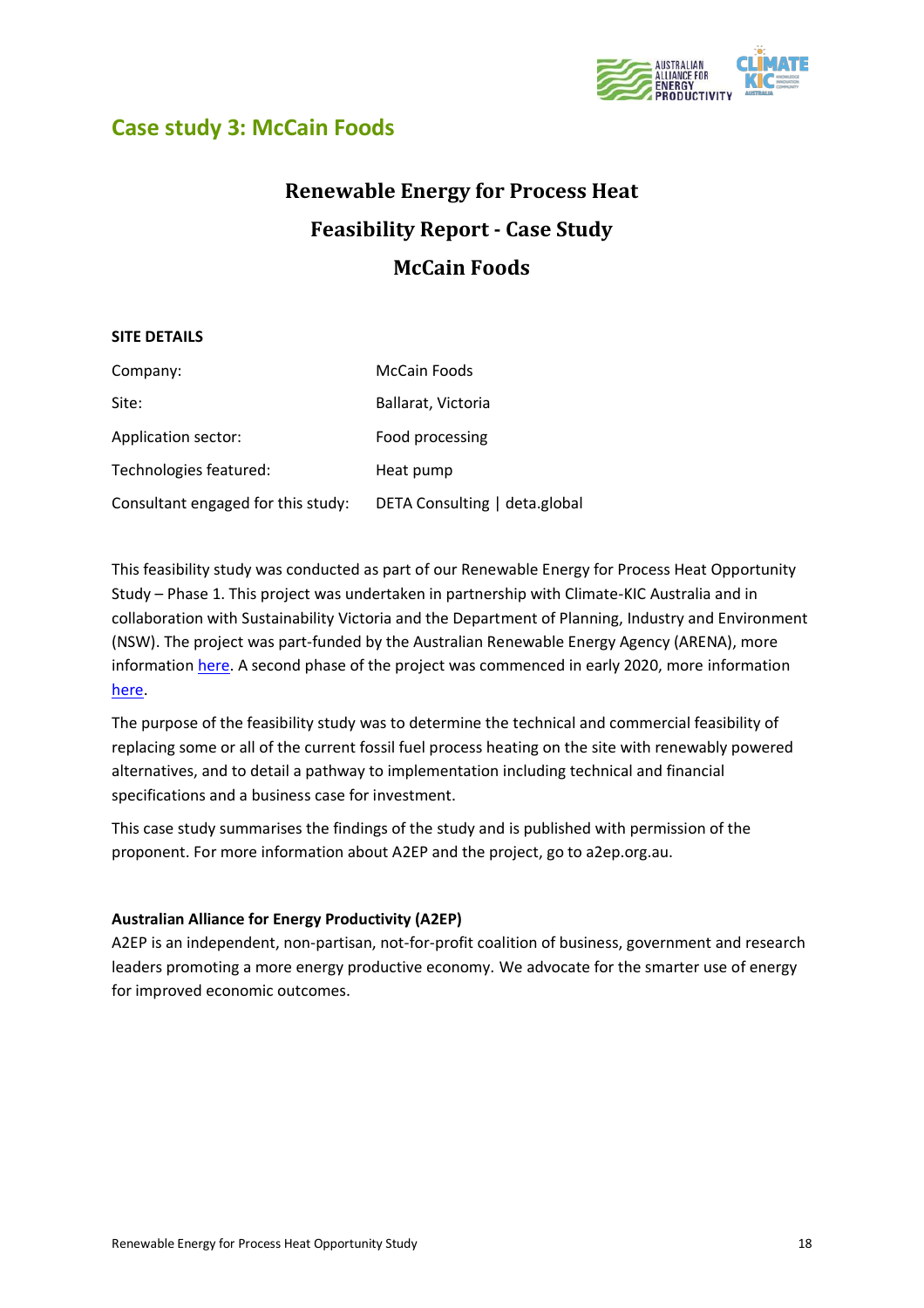

### **Context**

McCain Foods operates a manufacturing plant in Ballarat, Victoria. The plant is split into two sites - Potato Plant and Prepared Foods Plant. The Potato Plant prepares potato products such as Frenchfries, wedges, roast potatoes and hash browns. The Prepared Foods Plant prepares meal products including prepared frozen meals, pizzas and lasagne. McCain has operated at the site since 1974.

The Plant is committed to reducing its carbon footprint and improving its operational resource efficiency as part of its overall strategic "*Be Good Do Good*" initiative and McCain's Global response to climate change.

Heat, in the form of high, medium, and low-pressure steam is used for a variety of food preparation purposes including:

- washing;
- peeling;
- blanching;
- fryer oil heating; and
- drying.

Steam is generated at a single natural gas-fired boiler. As much of the steam is used in direct steam injection (DSI) application, it is currently not amenable to reuse as a heat-containing condensate. This represents both a water use reduction and heat capture opportunity.

Refrigeration services represent a significant electricity use for the Plant with a combined 3 MW of installed compressors consuming approximately 10% of the Plant's electricity. The majority of heat rejection is via evaporative condensers, with some heat recovered elsewhere (to underfloor heating in freezers).

### **Proposal**

An opportunity was identified to recover heat from the large refrigeration system, rather than rejecting it at the evaporative condensers, by installing a high-temperature heat pump (HTHP) to take available heat from the refrigeration compression-cycle and upgrade it, through further compression to a higher temperature, where it's heat could be given up to process water at up to 85°C.

The heat sink proposed for the resulting HTHP heat was the preheating of make-up water to the boiler-house feed-tank, with the aim of reducing steam requirement for this service to practically nil. Heat available over and above that required at the feed-tank further holds the potential to pre-heat potable water for process and cleaning services.

The steam boiler was to remain in service, continuing to supply the main site steam requirements, and as a back-up supply for feed-tank heating when required.

### **Cost**

The total project cost was estimated at approximately \$1.5 million, with around \$900,000 of this being for the supply and electrical/mechanical installation of the heat pump itself. The HTHP would produce a hot-water discharge temperature of up to 85°C.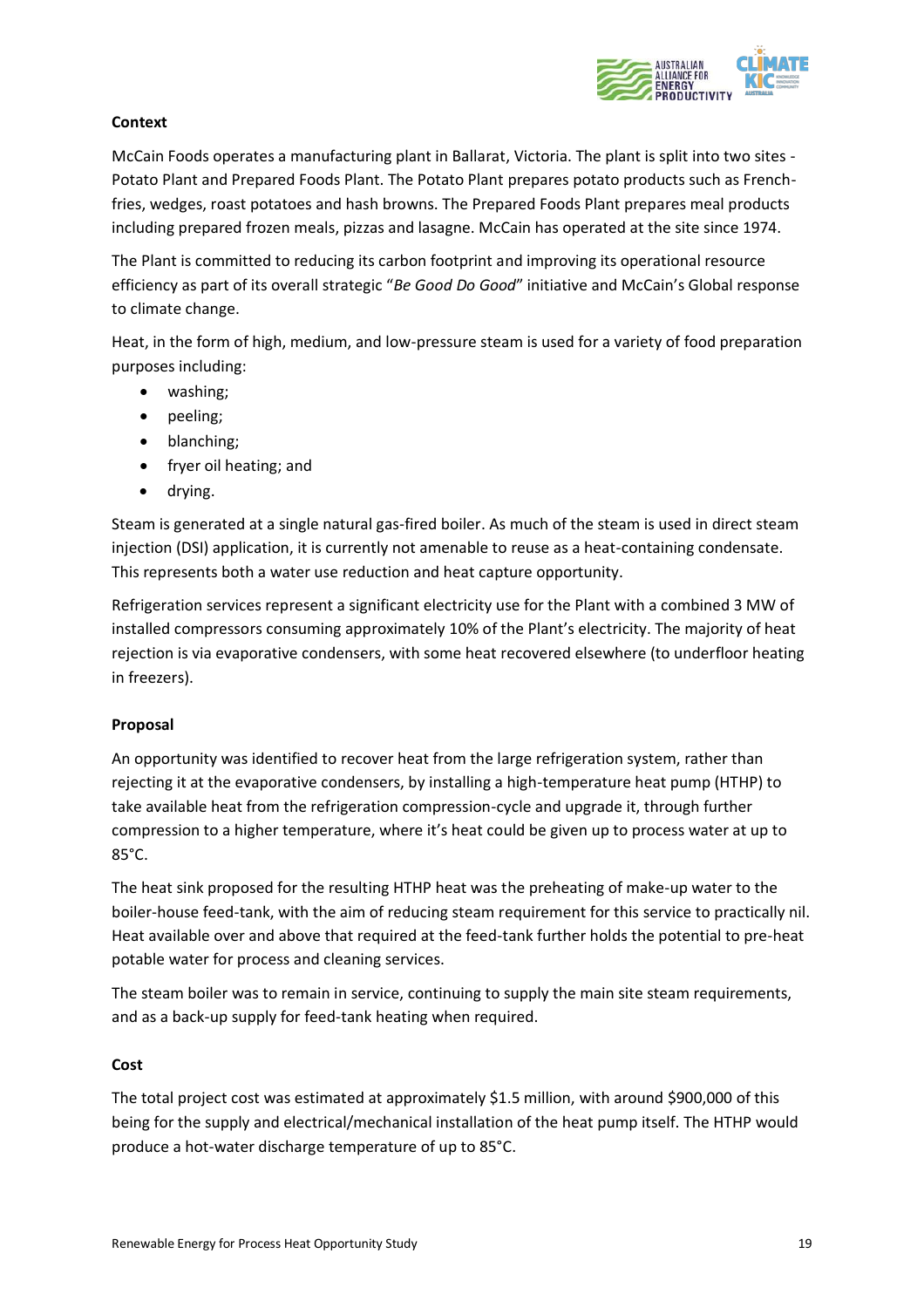

Simple payback was projected to be approximately 7 years. This was calculated on the basis of a potential future solar plant (under feasibility) generating the required electricity for the HTHP.

### **Benefits**

A key factor in the consideration of this proposal was the potential for significant reductions to the site's energy related carbon emissions. Two particular elements combined to create this potential; are:

- Solar electricity generation the site is undertaking a feasibility study regarding the installation of a solar plant. Solar power has effectively zero carbon emissions, compared to grid electricity in Victoria which has emissions of 1.02 kgCO2e/kWh (2019 figures).
- HTHP Efficiency the HTHP would offer a coefficient of performance (CoP) of up to 5 (effectively an efficiency of 500% on an electricity -in to heat-output basis), as compared to the existing boiler efficiency of 82%. So even on grid electricity, the net carbon emissions per kWh of heat delivered to site would be lower (0.204 kgCO2e) for the HTHP compared to the existing boiler set-up (0.226 kgCO2e).

Assuming the project could be delivered in a manner where electricity is sourced from an on-site solar plant, the overall CO2 emissions from the Plant could reduce the Plants CO2 emissions and energy usage by approximately 2% and 4%, respectively.

At this stage the proposal requires further development to fully integrate with other energy efficiency projects under consideration. Given the anticipated benefits, McCain intend to develop the HTHP feasibility further once all feasibilities are completed.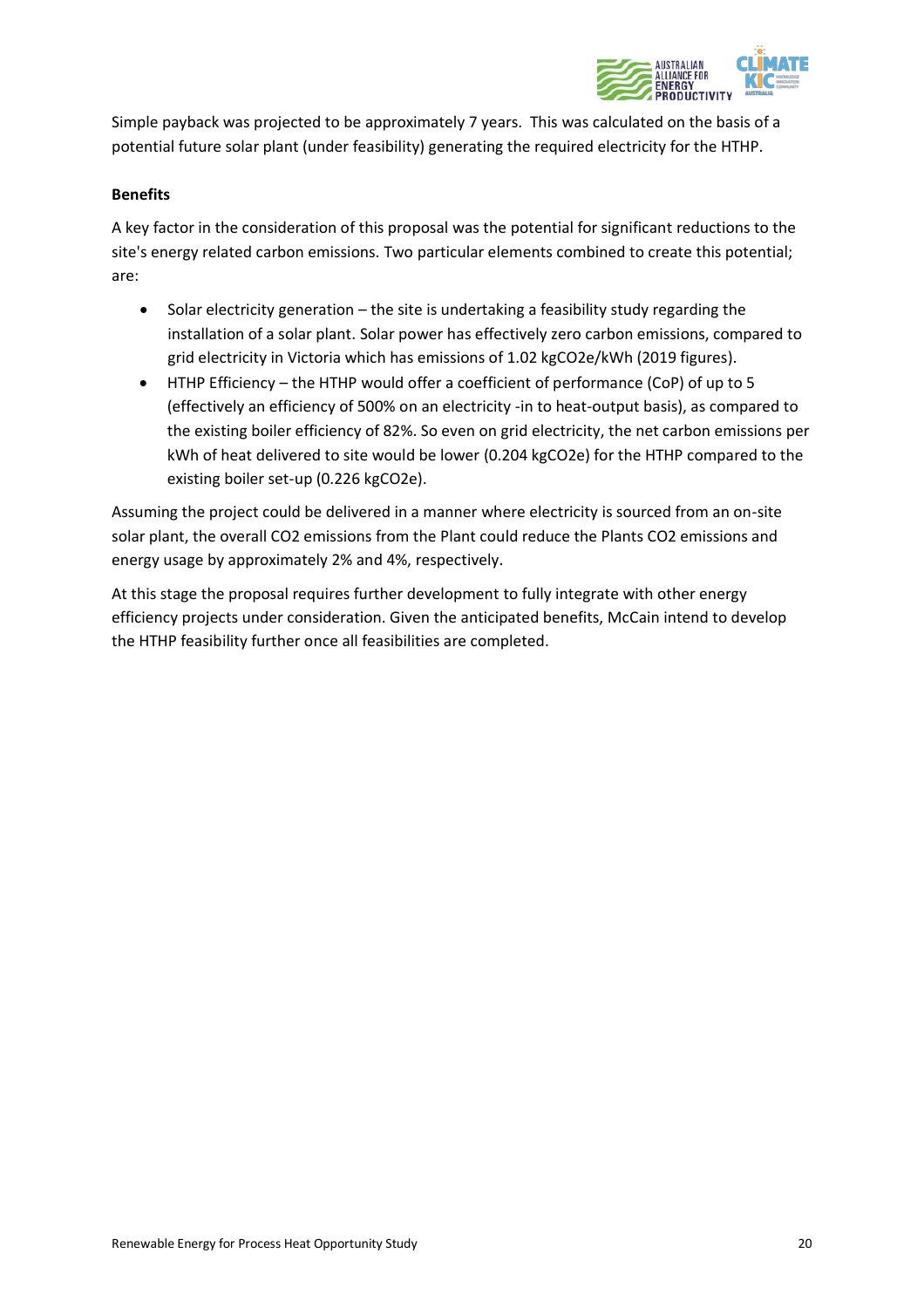

### <span id="page-23-0"></span>**Case study 4: Simplot Australia**

## **Renewable Energy for Process Heat Feasibility Report - Case Study Simplot Australia**

### **SITE DETAILS**

| Company:                           | Simplot Australia                 |
|------------------------------------|-----------------------------------|
| Site:                              | Quoiba Plant, Devonport, Tasmania |
| Application sector:                | Food processing                   |
| Technologies featured:             | Heat pump and biomass boiler      |
| Consultant engaged for this study: | pitt & sherry   pittsh.com.au     |

This feasibility study was conducted as part of our Renewable Energy for Process Heat Opportunity Study – Phase 1. This project was undertaken in partnership with Climate-KIC Australia and in collaboration with Sustainability Victoria and the Department of Planning, Industry and Environment (NSW). The project was part-funded by the Australian Renewable Energy Agency (ARENA), more informatio[n here.](https://arena.gov.au/projects/renewable-energy-for-process-heat-opportunity-study/) A second phase of the project was commenced in early 2020, more information [here.](https://arena.gov.au/projects/renewable-energy-for-process-heat-opportunity-study-phase-2/)

The purpose of the feasibility study was to determine the technical and commercial feasibility of replacing some or all of the current fossil fuel process heating on the site with renewably powered alternatives, and to detail a pathway to implementation including technical and financial specifications and a business case for investment.

This case study summarises the findings of the study and is published with permission of the proponent. For more information about A2EP and the project, go to a2ep.org.au.

### **Australian Alliance for Energy Productivity (A2EP)**

A2EP is an independent, non-partisan, not-for-profit coalition of business, government and research leaders promoting a more energy productive economy. We advocate for the smarter use of energy for improved economic outcomes.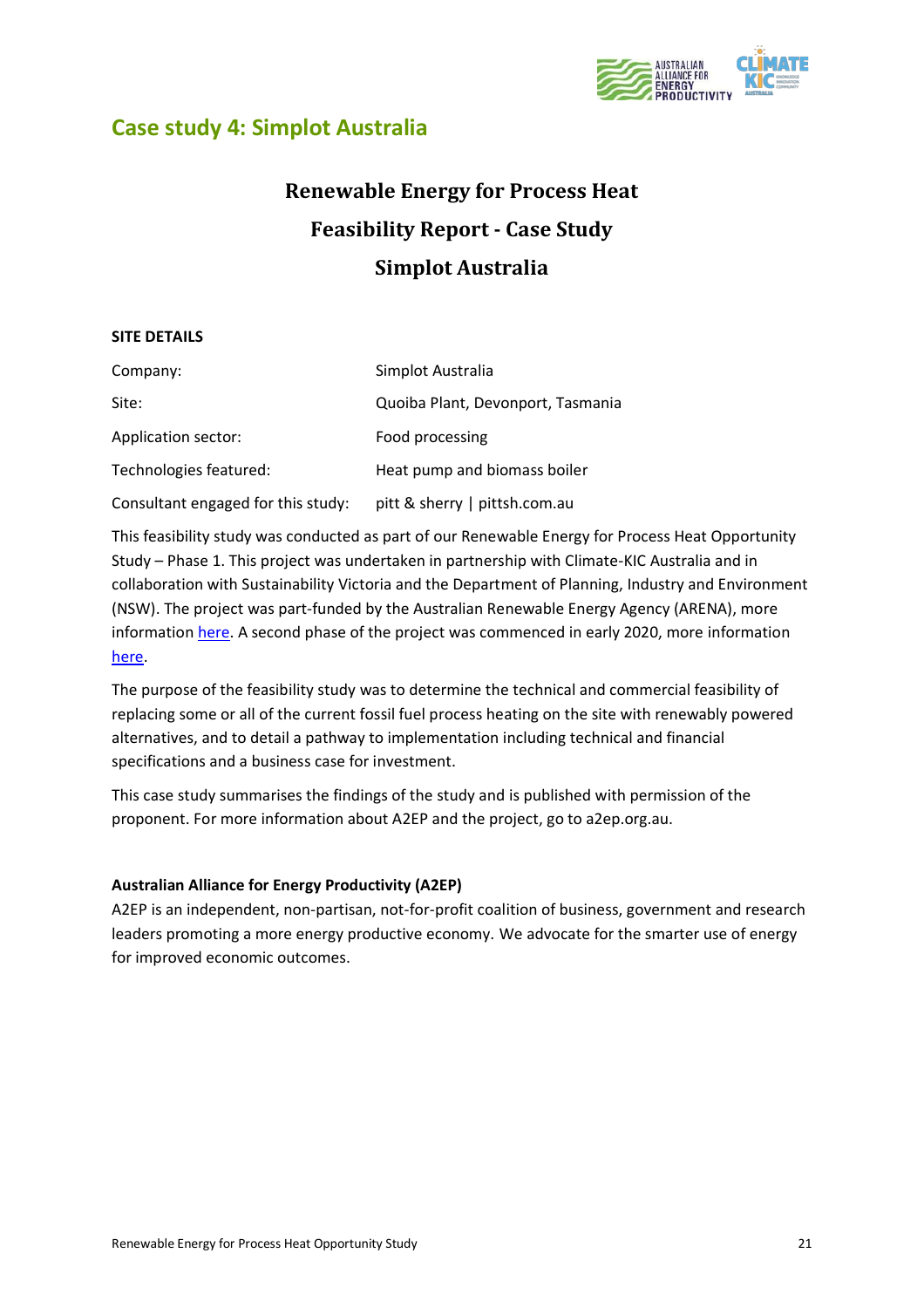

### **Context**

Simplot's Devonport factory processes a large variety of vegetables and this makes it quite unique. The plant produces for the Birds Eye and Edgell frozen vegetable brands. The main activities on site are categorised as cleaning, peeling, cutting, blanching, cooling after blanch, freezing, and cold storage.

Heating is used for blanching and peeling and for hot water. Hot water is used widely around the plant for cleaning and for defrosting freezer tunnels. This heat is provided by a natural gas fired 5MW boiler. The boiler produces steam at high pressure (1500kPa) and is reduced immediately above the boiler to 500kPa. Steam is delivered around the plant using well insulated piping. In all cases steam is used only after a final pressure reduction to 20kPa.

The natural gas boiler is nearing the end of its life and is likely to be replaced in the next 3-5 years. The boiler is a rebuild of what was once a briquette fuelled boiler, and then for a period a coal fired boiler, before being converted to natural gas. The boiler has a bespoke economiser.

There are advantages for the plant production processes if more hot water can be made available. Cleaning would be quicker with warmer water. Most importantly the defrosting of the freezer tunnels will be faster. Freezer tunnels run for a considerable time before ice builds up on the internal surfaces, and this eventually needs to be removed. Warm water is used to melt and wash away the ice during a freezer tunnel shut down. At the moment the supply of warm water is limiting and the shutdown time of the freezer tunnels is longer than it needs to be.

Simplot can produce more warm water very simply by increasing the use of natural gas at the boiler. However, the heat required for warm water does not need to be produced at the high pressures and temperatures of the steam boiler. There are other more efficient sources of this lower grade heat on site.

The project proposes two stages of development:

- 1. 0-2 years Create extra hot water on site by capturing rejected heat from the very significant refrigeration system. This is waste heat and using it elsewhere increases plant efficiency and does so with no additional carbon footprint.
- 2. 3-5 years Remove the carbon footprint of the remaining boiler operations by replacing natural gas with locally available bio fuel such as wood waste or woodchips.

### **Proposal 1**

Refrigeration on site is significant with 4 blast freezing tunnels in relatively continuous operation. The site runs an ammonia refrigeration system with typical water-cooled condensers on the roof. These condensers reject the heat that is extracted from the vegetables. This rejected heat can be captured by extracting it from the condenser circulation line (ammonia gas) prior to the existing condensers. This will be achieved with a new high temperature heat pump that can upgrade the heat from the condenser ammonia line from 50C to produce hot water at 70C. The heat pumps to be used have a conventional refrigerant and are very efficient having a high coefficient or performance (COP). There are two possible manufacturers and models in mind at this time, either would use a single ~1600kW unit producing heating for hot water uses.

This replaces the hot water that is currently produced by the boiler. This system also provides the desired new hot water to the factory. The additional hot water has several benefits around the plant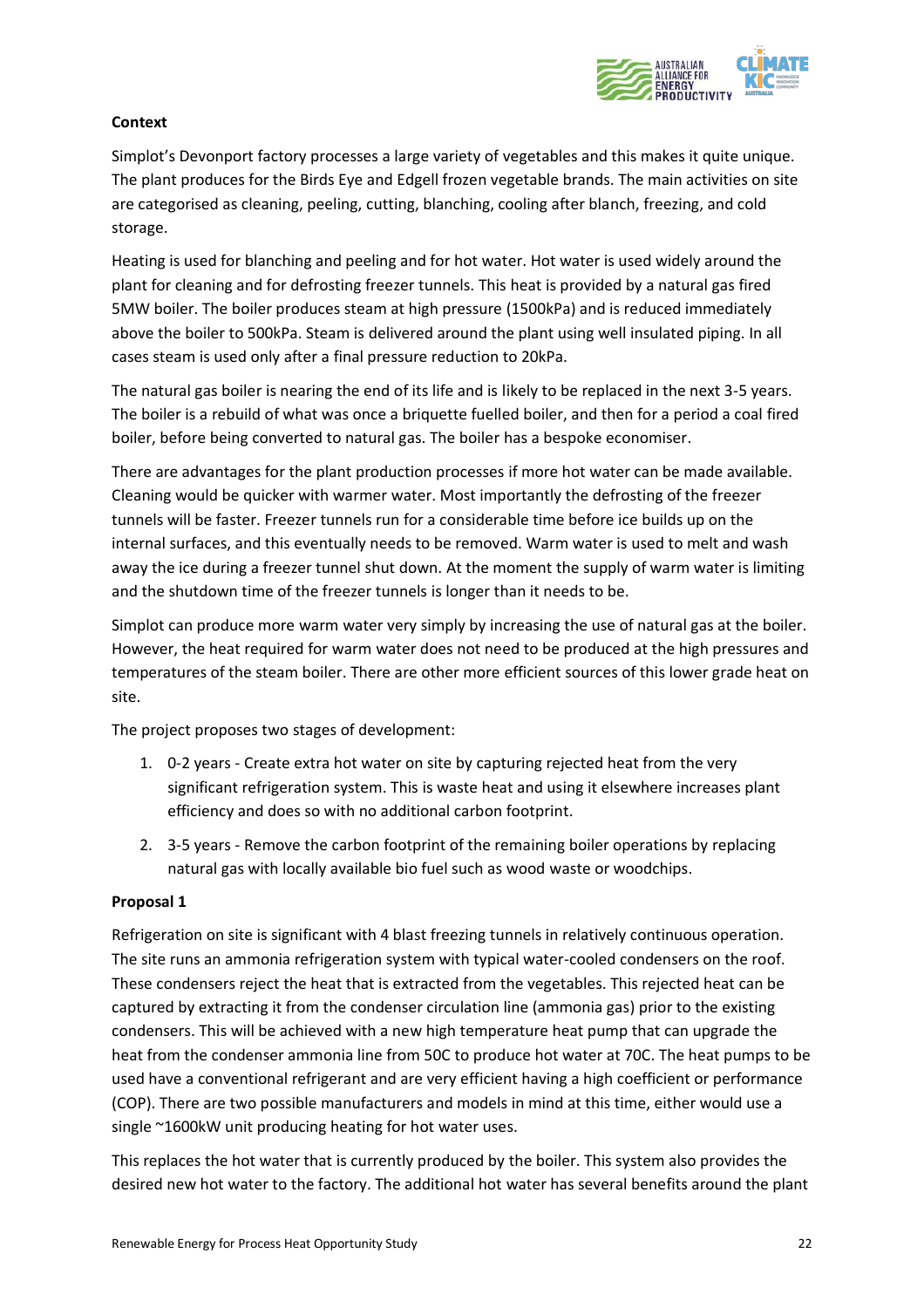

in reducing time to defrost tunnels and reducing time for cleaning. It will also reduce the amount of water used for cleaning, the amount of water used by the boiler and water use at the condensers. The energy benefits include the reduction in boiler gas usage, a reduction in electricity used at the condensers and a reduction in chemical usage at the boiler.

An additional benefit of the increased freezer tunnel running time is greater opportunity to process local vegetables during peak season. This better use of local vegetables is a significant saving in transport and logistics costs, and the reduction in transport is another greenhouse gas improvement.

The project effectively takes what is a waste heat stream - one that currently demands electricity and water use in the condensers - and upgrades it to a useful heat stream that significantly reduces the load on the condensers and boiler. The drawing shows the new equipment in the clouded area.



The nett cost of the installation is \$1.3m (or \$1.8m if site solar PV is installed to provide electricity to run the heat pumps). Annual benefits total around \$0.2m for a relatively long payback period.

The reduction in fossil fuel use is 790tCO2e, or around 13% of the site footprint.

### **Proposal 2**

The second phase of the project involves replacing the existing natural gas boiler with a biomass boiler at the time of replacement of the boiler.

The biomass boiler would be 5MW at an installed capital cost of \$5.2m (current prices). The boiler would use a dedicated woodchip supply at fuel quality (not export quality). This biomass boiler option results in the provision of all steam to the remaining processes on site and has an annual benefit of \$300k.